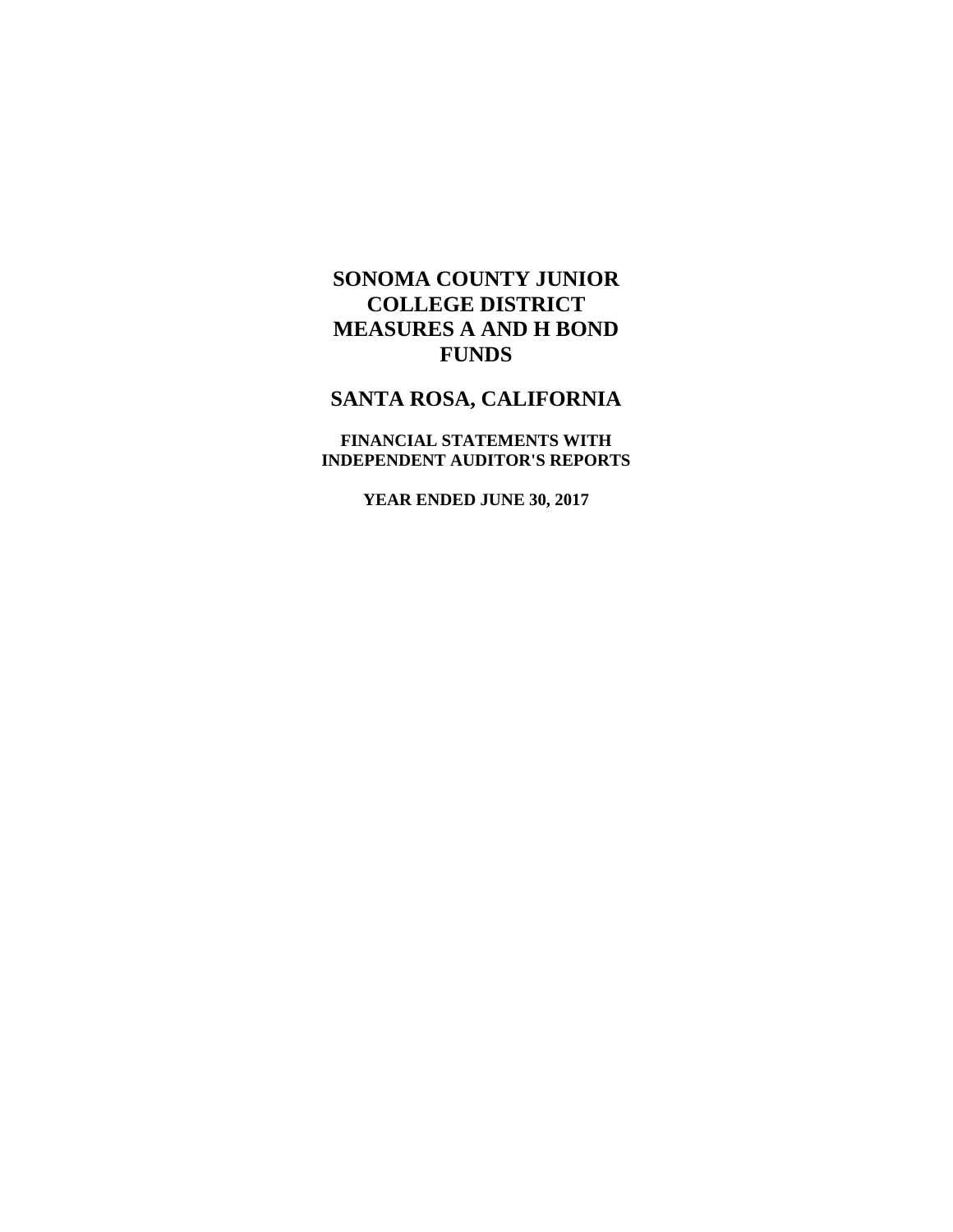### **TABLE OF CONTENTS JUNE 30, 2017**

|                                                                                                                                                                                                       | PAGE |
|-------------------------------------------------------------------------------------------------------------------------------------------------------------------------------------------------------|------|
| <b>INDEPENDENT AUDITOR'S REPORT</b>                                                                                                                                                                   | 1    |
| <b>MANAGEMENT'S DISCUSSION AND ANALYSIS</b><br>(Required Supplementary Information)                                                                                                                   | 3    |
| <b>FINANCIAL STATEMENTS</b>                                                                                                                                                                           |      |
| <b>Balance Sheet</b>                                                                                                                                                                                  | 8    |
| Statement of Revenues, Expenses, and Changes in Net Position                                                                                                                                          | 9    |
| <b>Statement of Cash Flows</b>                                                                                                                                                                        | 10   |
| <b>Notes to Financial Statements</b>                                                                                                                                                                  | 11   |
| <b>OTHER REPORT</b>                                                                                                                                                                                   |      |
| Report on Internal Control over Financial Reporting<br>and on Compliance and Other Matters Based on an Audit<br>of Financial Statements Performed in Accordance<br>with Government Auditing Standards | 23   |
|                                                                                                                                                                                                       |      |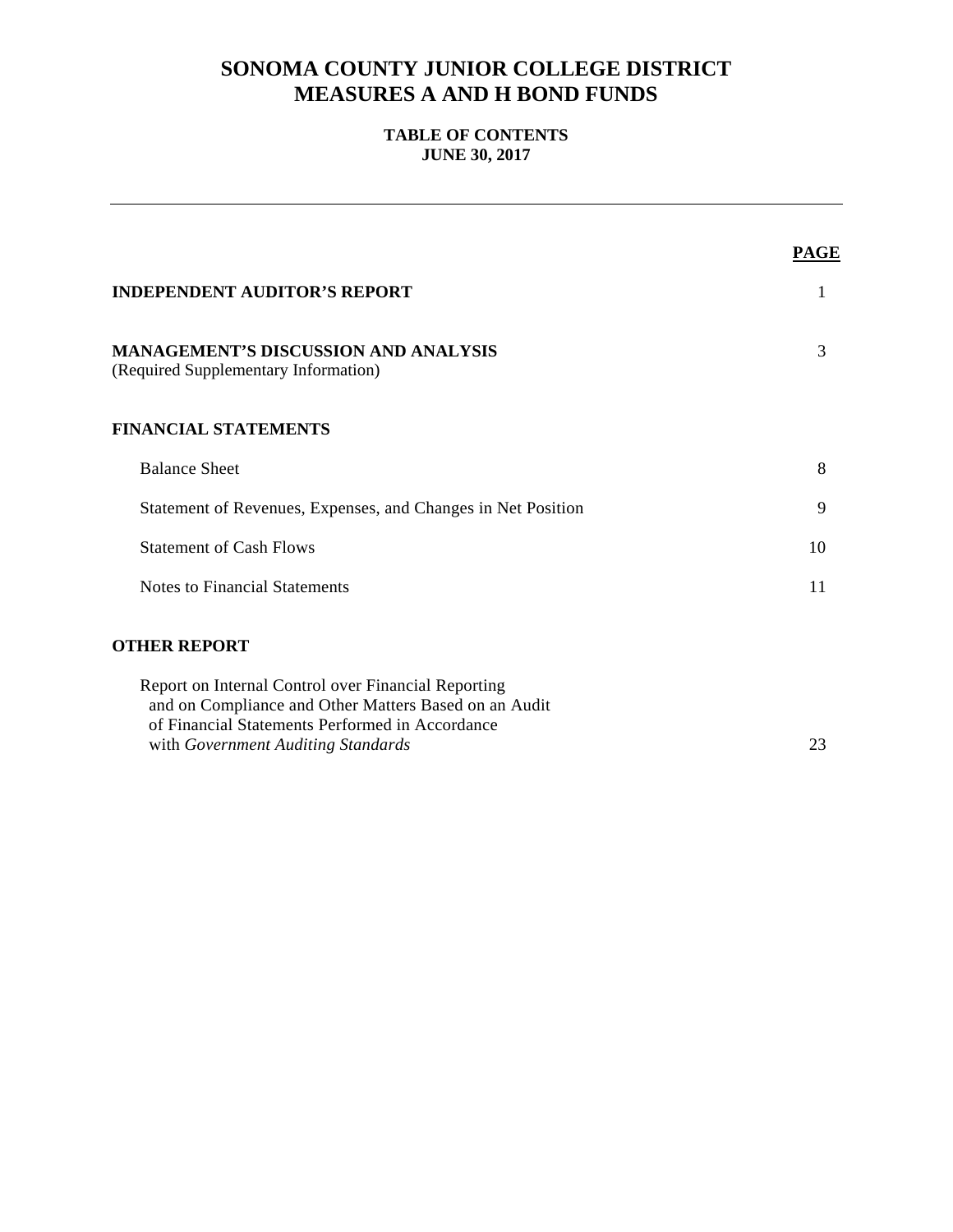

*Relax. We got this.*  $\alpha$ 

## **INDEPENDENT AUDITOR'S REPORT**

**Members of the Board of Trustees Sonoma County Junior College District Santa Rosa, California** 

### **Report on the Financial Statements**

We have audited the accompanying financial statements of the Measures A and H Bond Funds (the Measures) of the Sonoma County Junior College District (the District) as of and for the year ended June 30, 2017, and the related notes to the financial statements, which collectively comprise the Measures' basic financial statements, as listed in the table of contents.

#### *Management's Responsibility for the Financial Statements*

Management is responsible for the preparation and fair presentation of these financial statements in accordance with accounting principles generally accepted in the United States of America; this includes the design, implementation, and maintenance of internal control relevant to the preparation and fair presentation of financial statements that are free from material misstatement, whether due to fraud or error.

#### *Auditor's Responsibility*

Our responsibility is to express an opinion on these financial statements based on our audit. We conducted our audit in accordance with auditing standards generally accepted in the United States of America and the standards applicable to financial audits contained in *Government Auditing Standards*, issued by the Comptroller General of the United States. Those standards require that we plan and perform the audit to obtain reasonable assurance about whether the financial statements are free from material misstatement.

An audit involves performing procedures to obtain audit evidence about the amounts and disclosures in the financial statements. The procedures selected depend on the auditor's judgment, including the assessment of the risks of material misstatement of the financial statements, whether due to fraud or error. In making those risk assessments, the auditor considers internal control relevant to the entity's preparation and fair presentation of the financial statements in order to design audit procedures that are appropriate in the circumstances, but not for the purpose of expressing an opinion on the effectiveness of the entity's internal control. Accordingly, we express no such opinion. An audit also includes evaluating the appropriateness of accounting policies used and the reasonableness of significant accounting estimates made by management, as well as evaluating the overall presentation of the financial statements.

We believe that the audit evidence we have obtained is sufficient and appropriate to provide a basis for our audit opinion.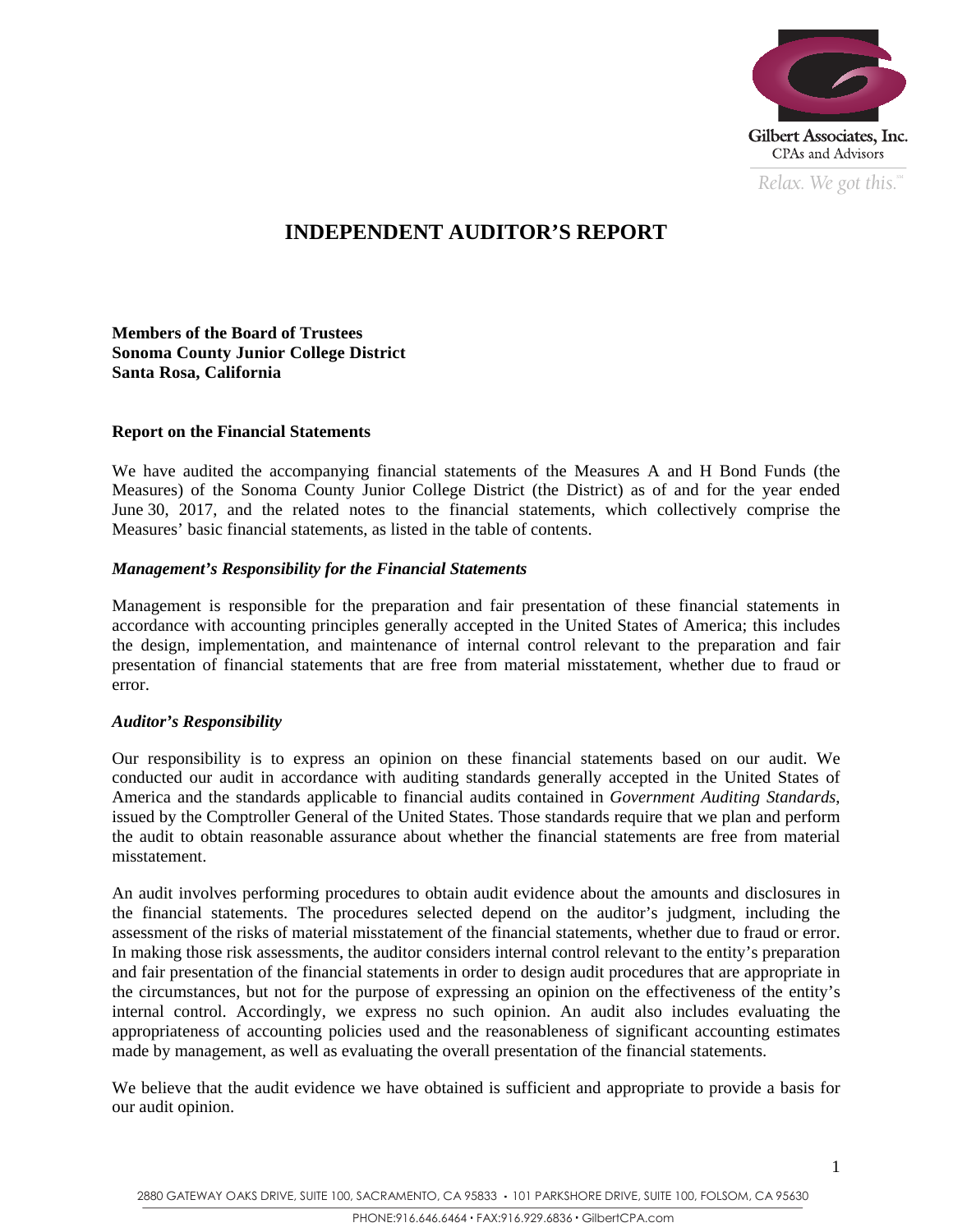### *Opinion*

In our opinion, the financial statements referred to above present fairly, in all material respects, the financial position of the Measures of the District, as of June 30, 2017, and the respective changes in financial position and cash flows thereof for the year then ended in accordance with accounting principles generally accepted in the United States of America.

### *Emphasis of Matter*

 generally accepted in the United States of America. Our opinion is not modified with respect to this As discussed in Note 1, the financial statements present only the Measures and do not purport to, and do not present fairly the financial position of the District as of June 30, 2017, and the changes in its financial position, or its cash flows for the year then ended in conformity with accounting principles matter.

### *Required Supplementary Information*

Accounting principles generally accepted in the United States of America require that the Management's Discussion and Analysis, as listed in the table of contents, be presented to supplement the basic financial statements. Such information, although not a part of the basic financial statements, is required by the Governmental Accounting Standards Board, who considers it to be an essential part of financial reporting for placing the basic financial statements in an appropriate operational, economic, or historical context. We have applied certain limited procedures to the required supplementary information in accordance with auditing standards generally accepted in the United States of America, which consisted of inquiries of management about the methods of preparing the information and comparing the information for consistency with management's responses to our inquiries, the basic financial statements, and other knowledge we obtained during our audit of the basic financial statements. We do not express an opinion or provide any assurance on the information because the limited procedures do not provide us with sufficient evidence to express an opinion or provide any assurance.

### **Other Reporting Required by** *Government Auditing Standards*

In accordance with *Government Auditing Standards*, we have also issued our report dated November 20, 2017, on our consideration of the District's internal control over financial reporting and on our tests of its compliance with certain provisions of laws, regulations, contracts, and grant agreements and other matters. The purpose of that report is to describe the scope of our testing of internal control over financial reporting and compliance and the results of that testing, and not to provide an opinion on internal control over financial reporting or on compliance. That report is an integral part of an audit performed in accordance with *Government Auditing Standards* in considering the District's internal control over financial reporting and compliance.

Millert associates, en.

**GILBERT ASSOCIATES, INC. Sacramento, California** 

**November 20, 2017**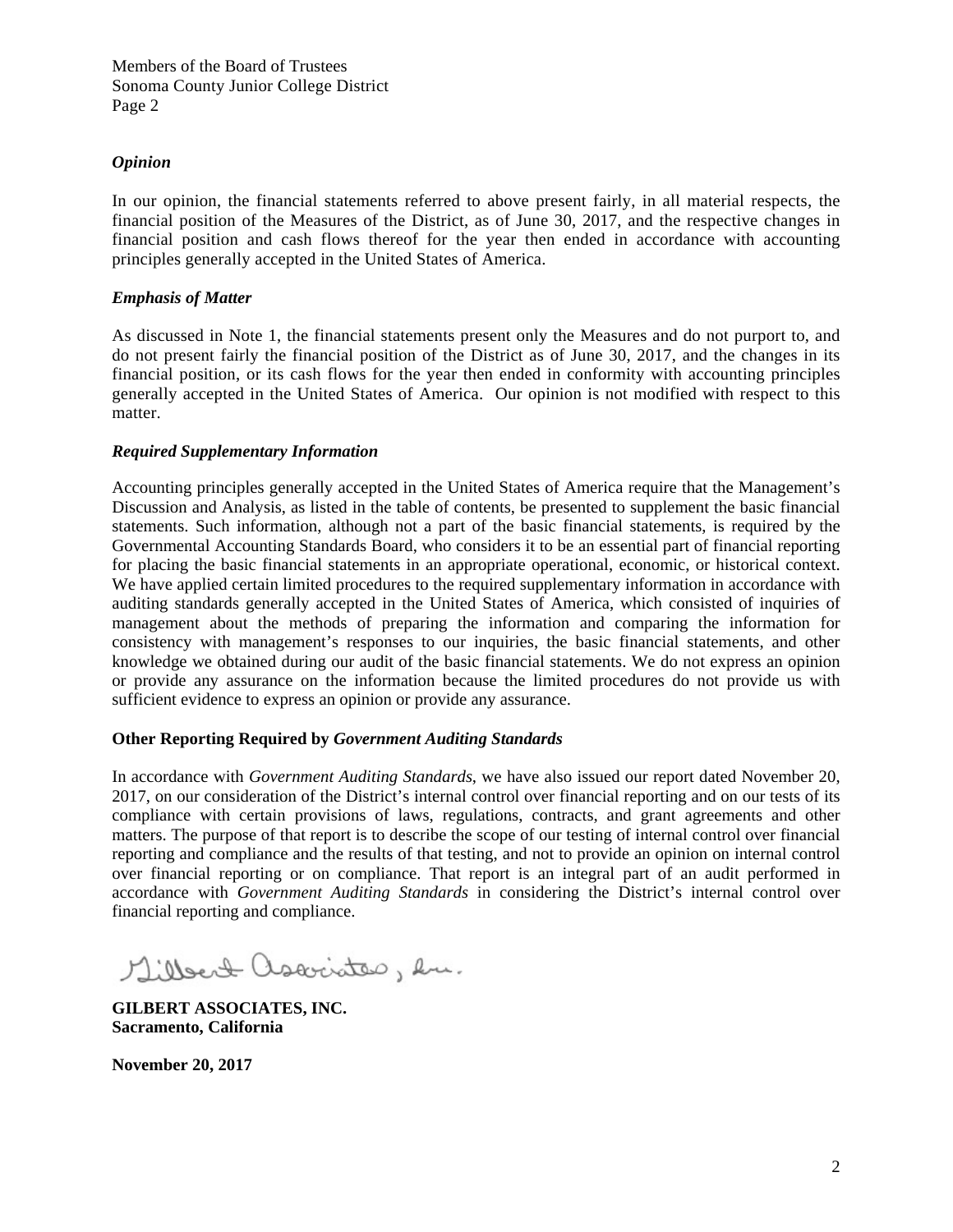### **MANAGEMENT'S DISCUSSION AND ANALYSIS JUNE 30, 2017**

Our discussion and analysis of the Sonoma County Junior College District Measure A and H Bond Funds audit report provides an overview of the financial activities related to the Bond Funds for the fiscal year ended June 30, 2017.

### **Financial Highlights**

### Measure A

On March 5, 2002, \$251,700,000 in general obligation bonds were authorized by voter's approval of Measure A. A Citizens Bond Oversight Committee (CBOC) was appointed on June 11, 2002, to comply with the California Constitution and the Education Code. The purpose of the CBOC is to inform the public regarding the appropriate use of the Bond proceeds. The first series of Bonds in the amount of \$60,000,000 was issued on February 1, 2003. Series A was refunded on September 29, 2005, resulting in an additional \$36,526,697 and defeased the debt from the original Series A. The second series of Bonds in the amount of \$105,000,000 was issued on September 29, 2005. The third series of Bonds in the amount of \$69,710,000 was issued on September 17, 2007. The fourth and final series (D) of Bonds in the amount of \$16,990,000 was issued on April 2, 2008. In May 2013, the District took advantage of lowered interest rates, and issued \$133.2 million in General Obligation Refunding Bonds to partially defease Series B and Series C, resulting in a lower property tax assessment, and saving local taxpayers an estimated \$18,000,000. In December 2016, the District again took advantage of lower interest rates and refunded \$20,795,000 of outstanding Series C bonds. The total proceeds from each bond series less the bond issuance costs have been used to finance the construction, acquisition, furnishing, and equipping of District facilities and technology needs. Further information regarding the interest rates and payment schedules of the bond issuances can be found in the notes to the financial statements. The District completed spending of the Measure A Series in 2016/17.

### Measure H

On November 4, 2014, \$410,000,000 in general obligation bonds were authorized by voter's approval of Measure H. In 2015/16, the District hired a capital projects director and administrative support and began the master planning process to guide the spending of the \$410 million approved. Effective February 1, 2015, the original, Measure A CBOC was dissolved, and a new Citizen's Bond Oversight Committee was created to be responsible for the oversight of both Measure A and Measure H. The first series (Series A) of Bonds in the amount of \$125,000,000 was issued on December 7, 2017.

#### **Balance Sheet**

The Balance Sheet reflects the assets, deferred outflows of resources, and liabilities of the funds. Assets primarily consist of amounts expended to date for projects, net of depreciation, and funds available for future projects or debt service. Liabilities consist primarily of outstanding debt, related interest payable and amounts payable to vendors. Net position is, by definition, the difference between assets and liabilities.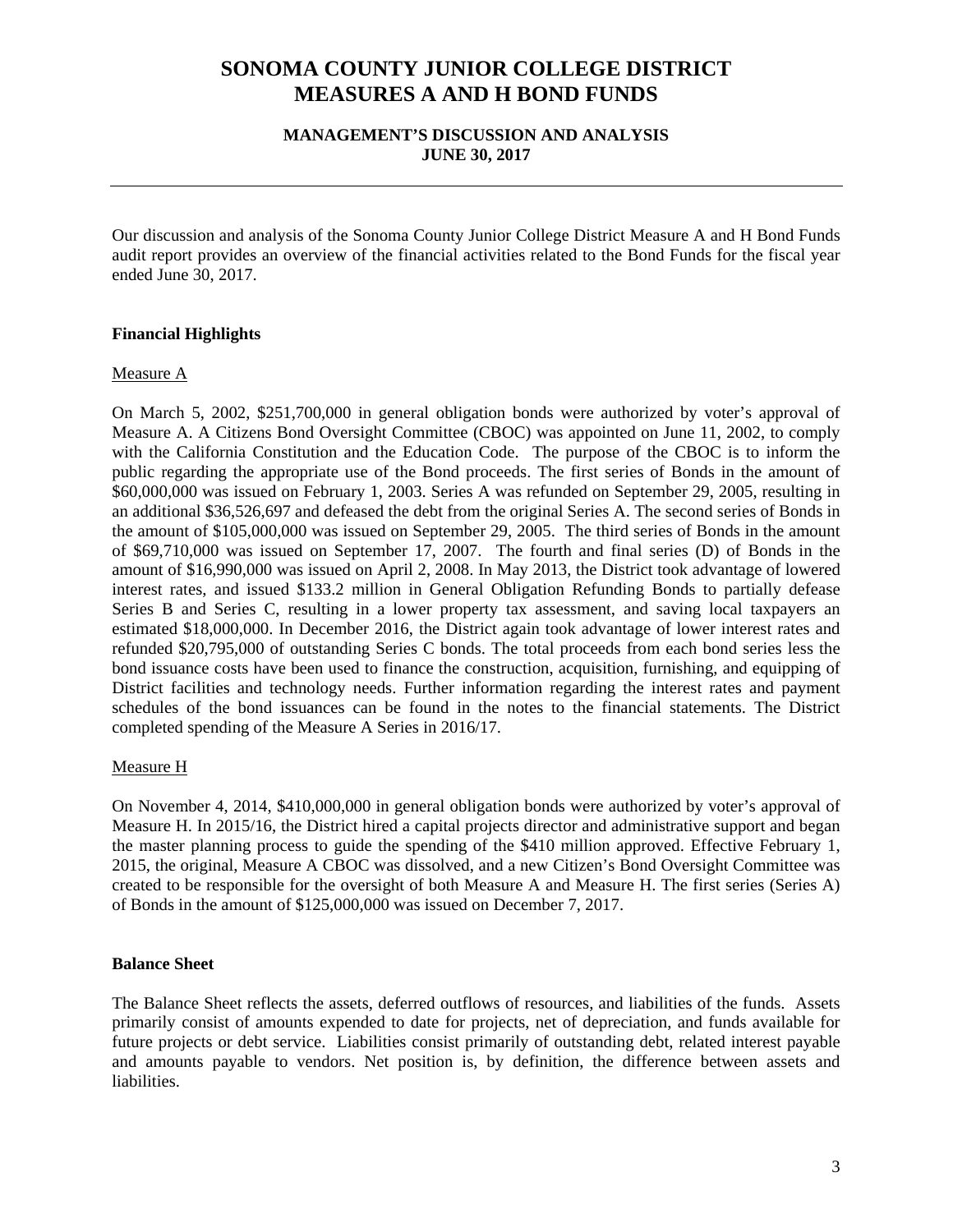### **MANAGEMENT'S DISCUSSION AND ANALYSIS JUNE 30, 2017**

|                                     | 2017              | 2016               | Change            |
|-------------------------------------|-------------------|--------------------|-------------------|
| <b>ASSETS</b>                       |                   |                    |                   |
| Current assets                      | \$<br>148,603,481 | \$.<br>11,442,906  | 137,160,575<br>\$ |
| Non-current assets                  | 249,142,885       | 247,651,218        | 1,491,667         |
| <b>TOTAL ASSETS</b>                 | 397,746,366       | 259,094,124<br>\$  | 138,652,242<br>\$ |
| Deferred Amount on Refunding        | \$<br>12,290,078  | \$<br>14, 195, 505 | \$<br>(1,905,427) |
| <b>LIABILITIES</b>                  |                   |                    |                   |
| Current liabilities                 | 34,184,239        | 11,641,035         | 22,543,204        |
| Non-current liabilities             | 287,751,620       | 181,691,103        | 106,060,517       |
| <b>TOTAL LIABILITIES</b>            | 321,935,859       | 193,332,138        | 128,603,721       |
| <b>NET ASSETS</b>                   |                   |                    |                   |
| <b>Restricted for Bond Measures</b> | 88,100,585        | 79,957,491         | 8,143,094         |
| <b>TOTAL NET POSITION</b>           | 88,100,585        | 79,957,491         | 8,143,094         |
| TOTAL LIABILITIES AND NET POSITION  | 410,036,444       | 273,289,629<br>S   | 136,746,815<br>\$ |

Current assets at June 30, 2017 consist of:

 Restricted current cash and cash equivalents includes cash held at county treasury and includes the current amount due for principle and interest payments and totals \$148.6 million.

Non-current assets are:

 Restricted cash and cash equivalents consists of tax revenues collected by the county for payment of principal and interest in future years (\$17.8 million).

 Capital assets are reported at historical cost of land, buildings, and equipment less accumulated depreciation, where applicable. Additionally, interest incurred during the construction phase of capital assets is included as part of the capitalized value of the assets constructed. The footnotes to the financial statements contain detailed information for capital assets.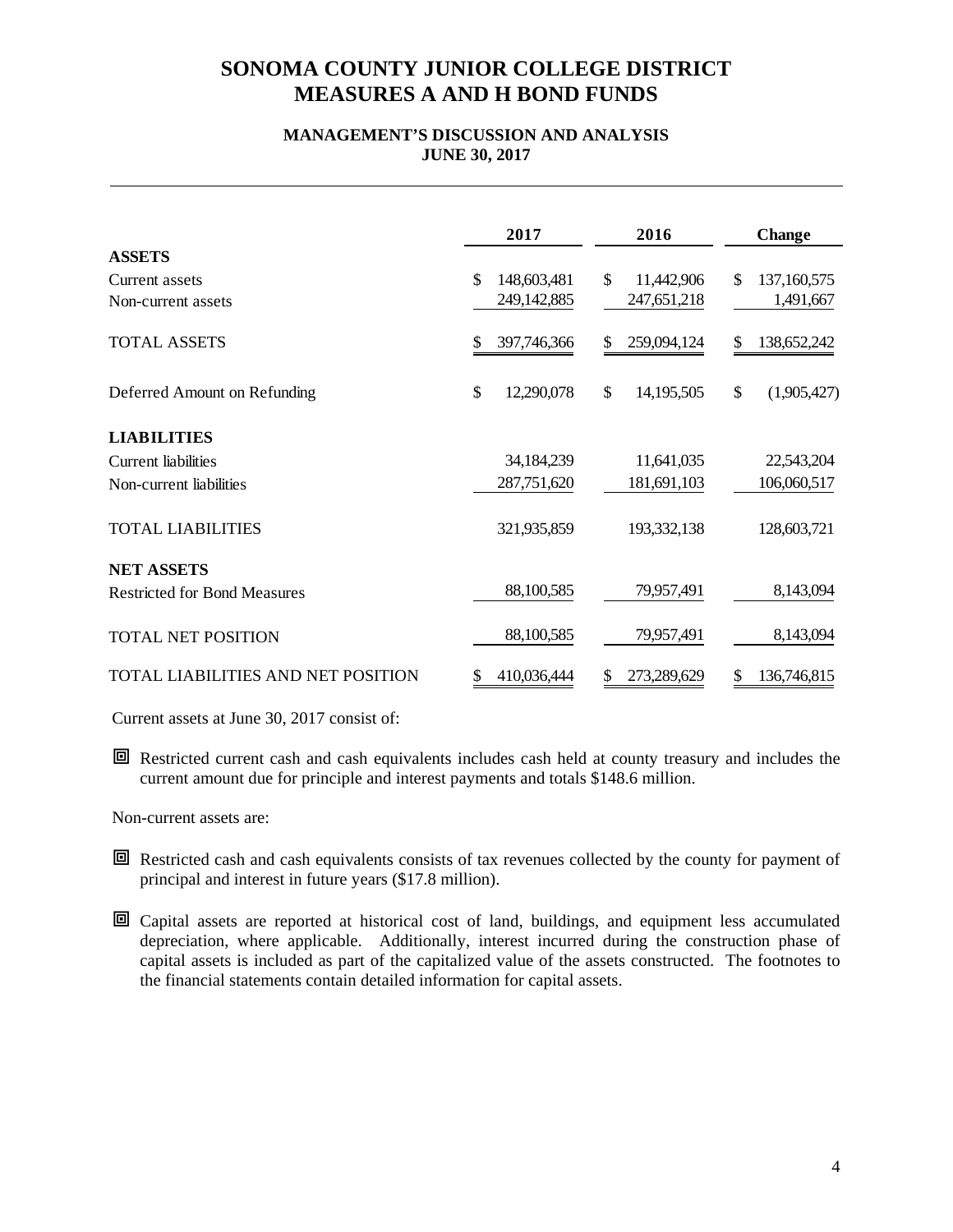### **MANAGEMENT'S DISCUSSION AND ANALYSIS JUNE 30, 2017**

Current liabilities consist of:

- spending of Measure H funds increases. Accounts payable consists primarily of amounts due to vendors (\$2.0 million). Accounts payable increased by \$431 thousand over prior year, primarily due to the timing of payments to vendors as
- Current liabilities relating to debt are interest payable within one year (\$5.2 million) and bond principle payable within one year (\$27.0 million).

Non-current liabilities are:

 Noncurrent liabilities represent debt to be paid in one year or later. The sole component of the noncurrent portion is long-term debt (\$287.8 million). Detailed information regarding the long-term debt can be found in the footnotes to the financial statements.

### **Statement of Revenues, Expenses, and Changes in Net Position**

activity, but excludes proceeds from the sale of bonds and construction, purchases and other project costs. The Statement of Revenues, Expenses, and Changes in Net Position summarizes operating and financing The primary components of revenues are property taxes assessed for debt service and investment income; expenses include depreciation of assets completed and put into service, interest expense on outstanding bonds, and the amortization of bond issuance costs. Changes in net position result from interest income earned on unexpended bond proceeds, property taxes collected for future debt service less accrued bond interest expense, non-cash adjustments for current year depreciation expense, and the amortization of bond premiums and bond issuance costs.

|                                                         | 2017           | 2016             | <b>Change</b> |
|---------------------------------------------------------|----------------|------------------|---------------|
| Total operating revenues                                | \$             | <sup>\$</sup>    | \$            |
| Total operating expenses                                | 15,975,731     | 10,708,060       | 5,267,671     |
| Operating income (loss)                                 | (15, 975, 731) | (10,708,060)     | (5,267,671)   |
| Total non-operating revenues (expenses)                 | (9,642,025)    | (6,687,871)      | (2,954,154)   |
| Income before other revenues, expenses, gains or losses | (25,617,756)   | (17, 395, 931)   | (8,221,825)   |
| Capital revenues                                        | 33,760,850     | 13,355,568       | 20,405,282    |
| Increase in net position                                | 8,143,094      | (4,040,363)      | 12,183,457    |
| Net Position - Beginning of year                        | 79,957,491     | 83,997,854       | (4,040,363)   |
| Net Position - End of year                              | \$88,100,585   | 79,957,491<br>S. | 8,143,094     |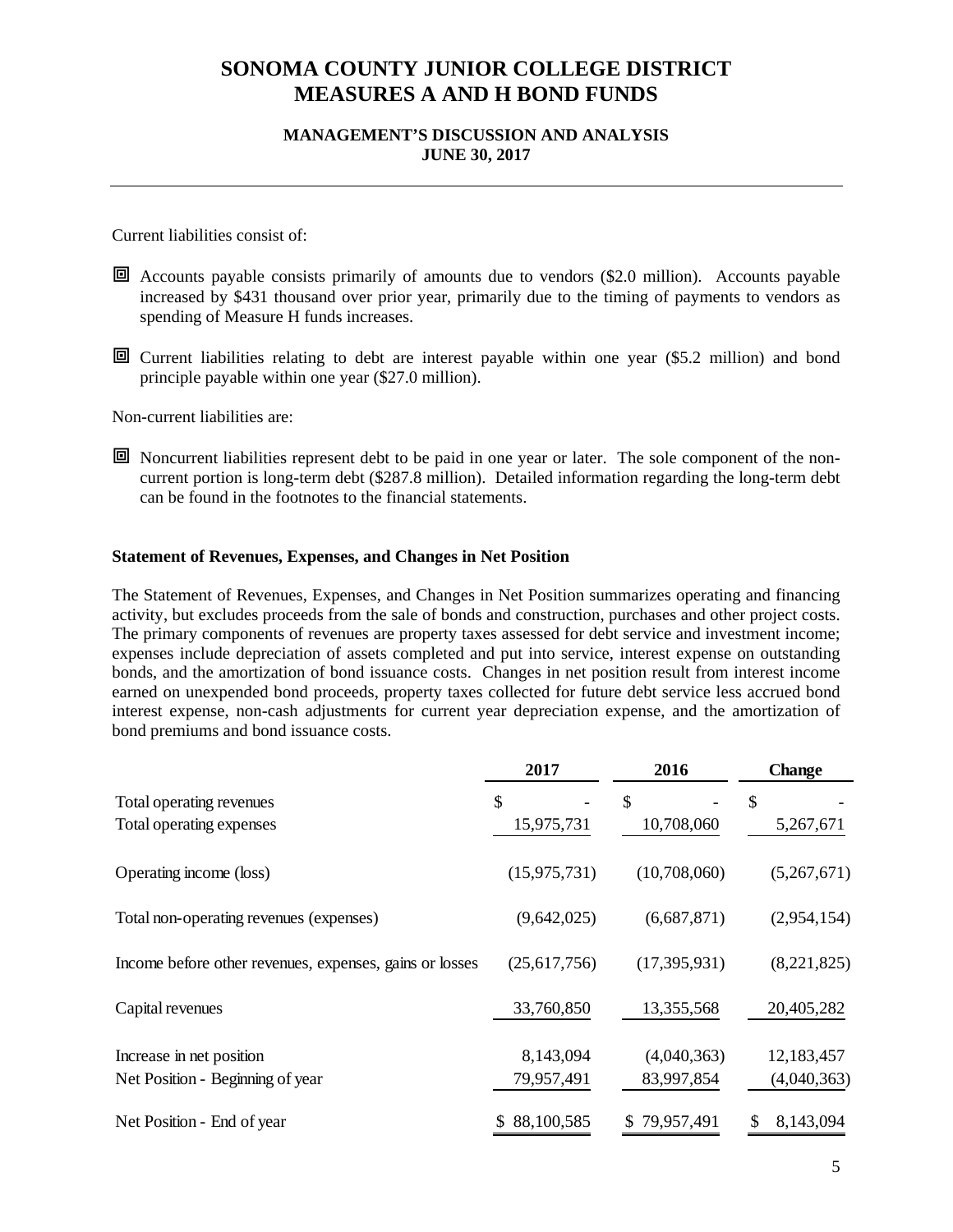## **MANAGEMENT'S DISCUSSION AND ANALYSIS JUNE 30, 2017**

### **Operating Expenses (by natural classification)**

|                                       | For the Year Ended June 30, 2017 |            |  |
|---------------------------------------|----------------------------------|------------|--|
| Salaries                              | \$                               | 283,783    |  |
| <b>Benefits</b>                       |                                  | 101,121    |  |
| Supplies and Materials                |                                  | 6,822,930  |  |
| Other Operating Expenses and Services |                                  | 2,375,614  |  |
| Depreciation                          |                                  | 6,392,283  |  |
| <b>Total Operating Expenses</b>       |                                  | 15,975,731 |  |

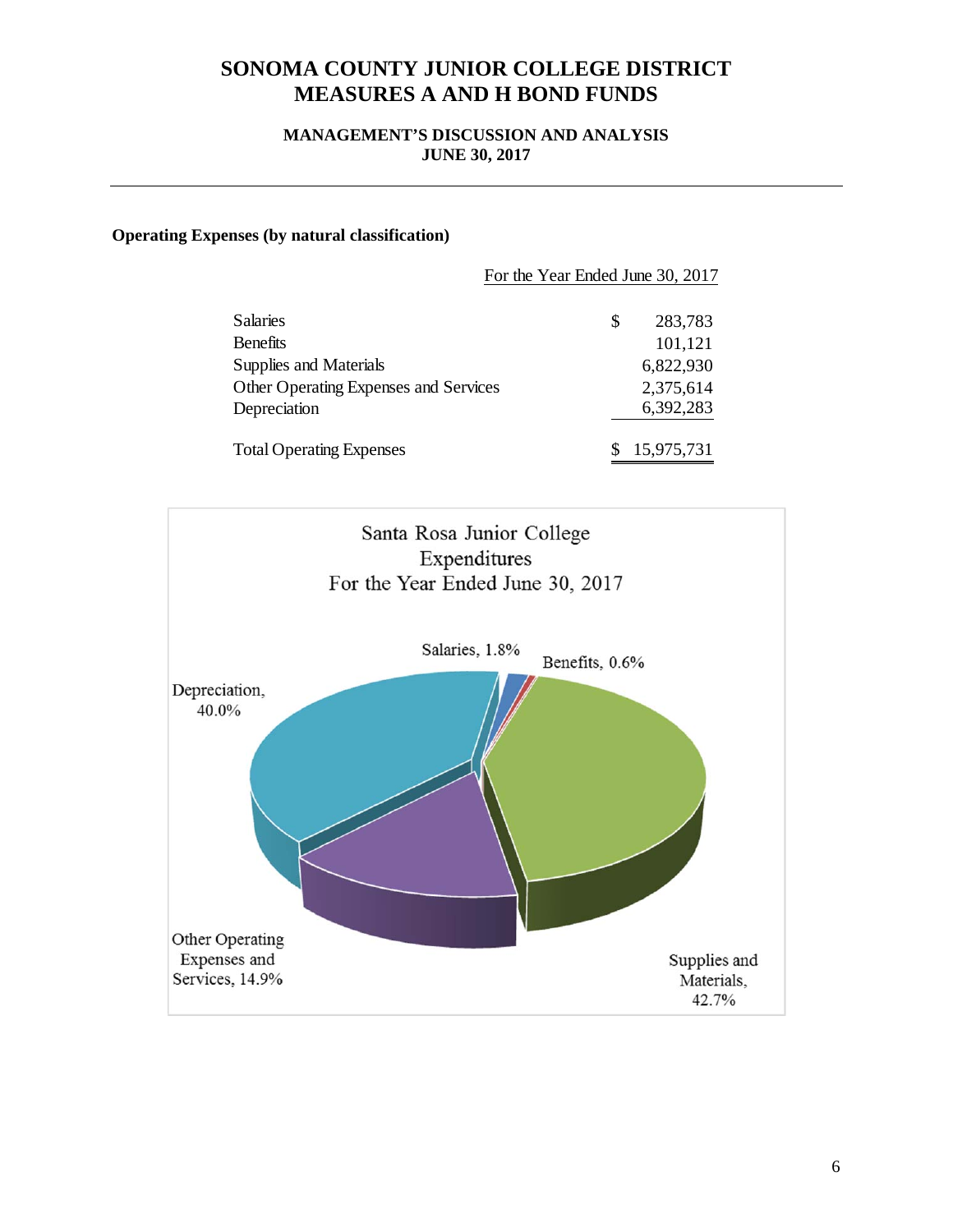### **MANAGEMENT'S DISCUSSION AND ANALYSIS JUNE 30, 2017**

#### **Statement of Cash Flows**

The Statement of Cash Flow reports the cash flow related to categories shown on the previous two statements discussed above. Categories include noncapital financing activities, capital and related financing activities and investing activities. The increase or decrease in cash balance depends on the timing of cash flow activities.

#### **Economic Factors That May Affect the Future**

- With the Facilities Master Planning process complete, the District will be spending the Measure H Series in earnest in 2017/18.
- $\Box$  In July 2017, the State notified the District of approval of \$1,086,000 in State bond funds for the Preliminary Planning Process for the new Science, Technology, Engineering, and Math (STEM) building to supplement Measure H.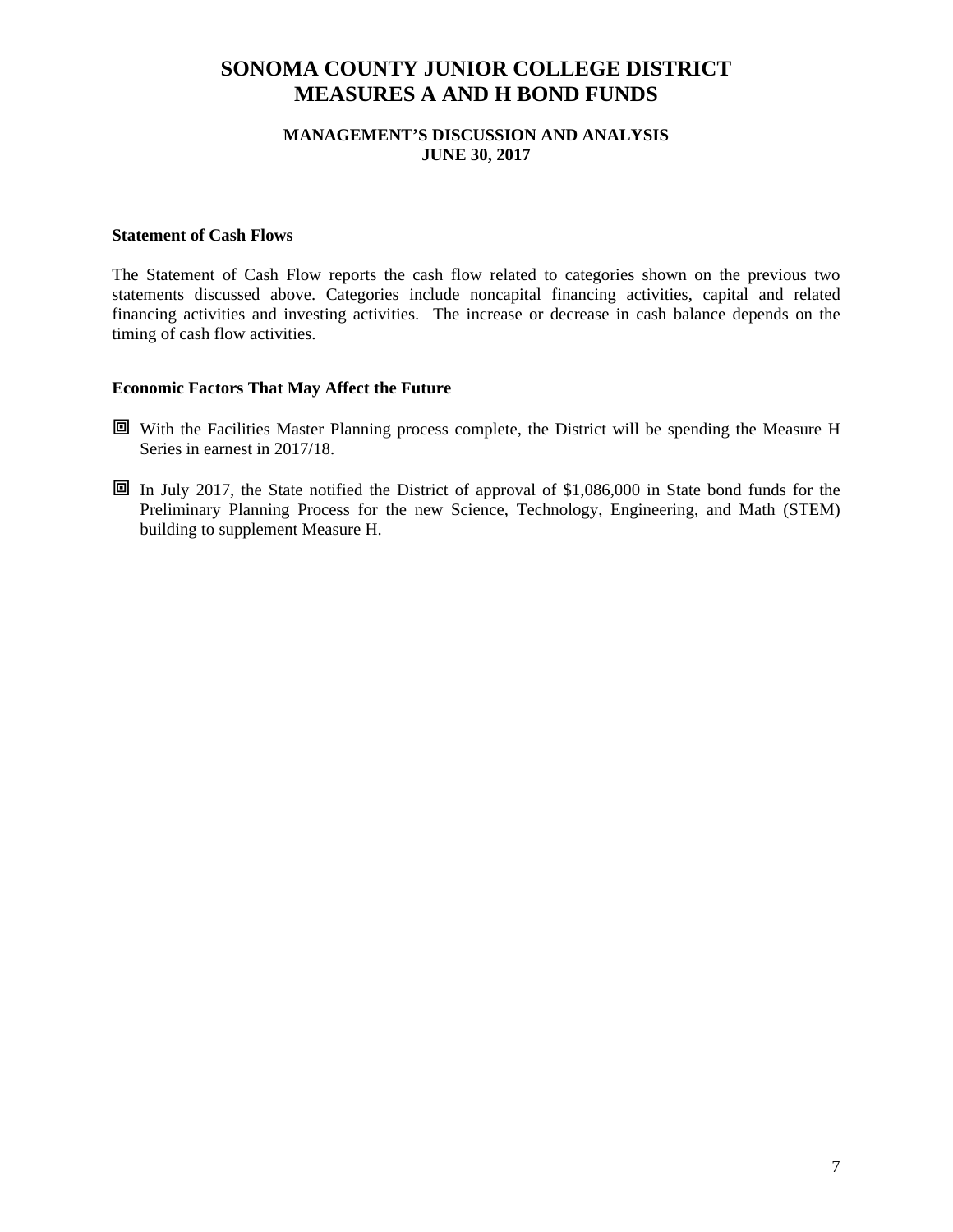### **BALANCE SHEET JUNE 30, 2017**

| <b>ASSETS</b>                                          |                   |
|--------------------------------------------------------|-------------------|
| Current assets:                                        |                   |
| Restricted cash and cash equivalents                   | 148,559,090<br>\$ |
| Due from other funds                                   | 43,194            |
| Accounts receivable                                    | 1,197             |
| Total current assets                                   | 148,603,481       |
| Noncurrent assets:                                     |                   |
| Restricted cash and cash equivalents                   | 17,821,327        |
| Nondepreciable capital assets                          | 11,978,219        |
| Depreciable capital assets, net                        | 219,343,339       |
| Total noncurrent assets                                | 249,142,885       |
| <b>TOTAL ASSETS</b>                                    | 397,746,366       |
| <b>DEFERRED OUTFLOW OF RESOURCES:</b>                  |                   |
| Deferred charge on refunding                           | 12,290,078        |
| <b>TOTAL ASSETS AND DEFERRED OUTFLOWS OF RESOURCES</b> | 410,036,444<br>\$ |
| <b>LIABILITIES AND NET POSITION</b>                    |                   |
| <b>Current liabilities:</b>                            |                   |
| Accounts payable                                       | \$<br>2,039,161   |
| Interest payable - current portion                     | 5,165,078         |
| Bonds payable - current portion                        | 26,980,000        |
| Total current liabilities                              | 34, 184, 239      |
| Noncurrent liabilities:                                |                   |
| Bonds payable - net of current portion                 | 287,751,620       |
| Total noncurrent liabilities                           | 287,751,620       |
| <b>TOTAL LIABILITIES</b>                               | 321,935,859       |
| Net position:                                          |                   |
| <b>Restricted for Bond Measures</b>                    | 88,100,585        |
| <b>TOTAL LIABILITIES AND NET POSITION</b>              | 410,036,444<br>\$ |

The accompanying notes are an integral part of these financial statements. 8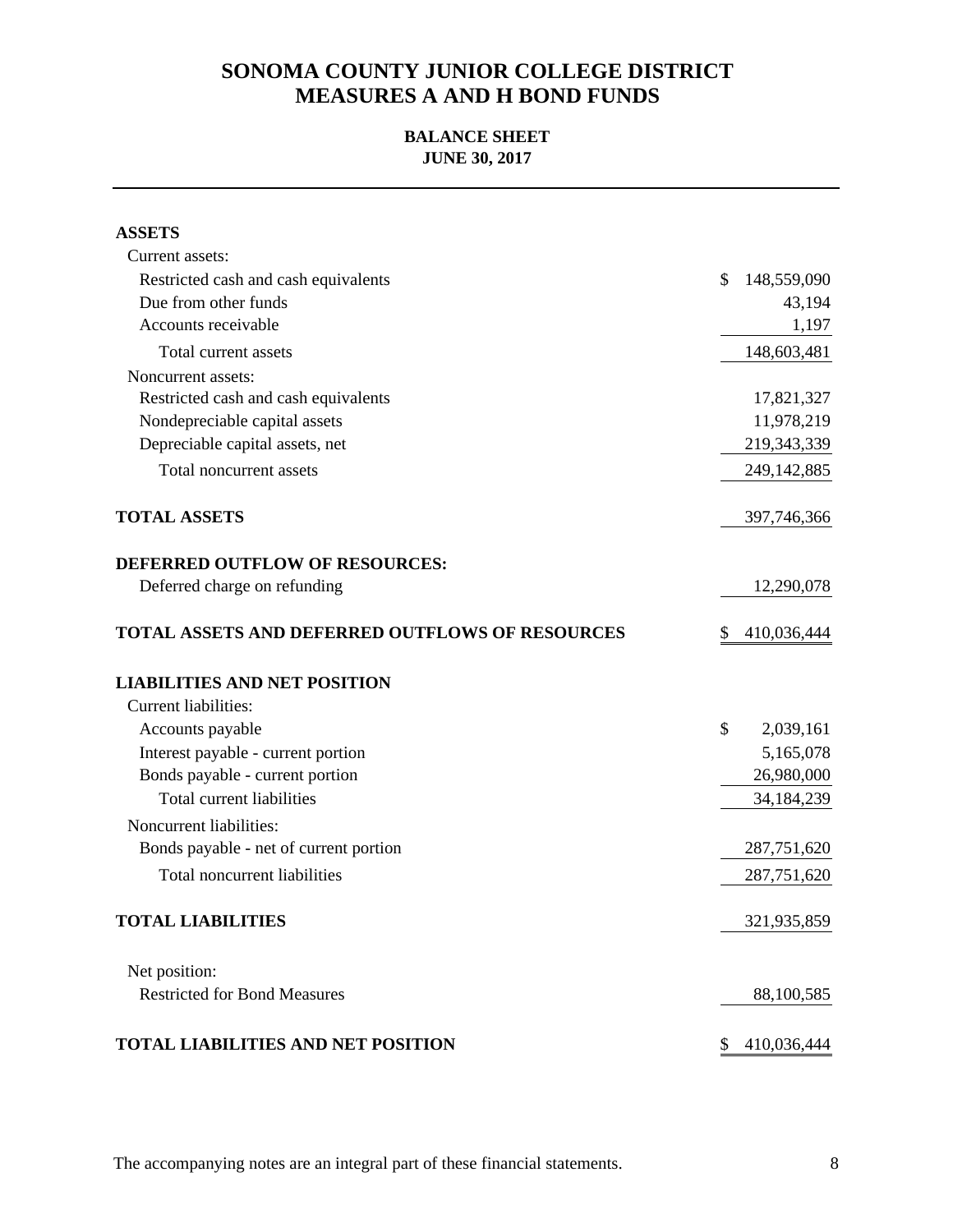## **STATEMENT OF REVENUES, EXPENSES, AND CHANGES IN NET POSITION YEAR ENDED JUNE 30, 2017**

| <b>OPERATING EXPENSES:</b>                            |                 |
|-------------------------------------------------------|-----------------|
| Supplies and materials                                | \$<br>6,822,930 |
| Depreciation                                          | 6,392,283       |
| Other operating expenses and services                 | 2,760,518       |
| <b>OPERATING LOSS</b>                                 | (15, 975, 731)  |
| NON-OPERATING REVENUES (EXPENSES):                    |                 |
| Interest and investment income - capital              | 615,583         |
| Debt interest and other service charges               | (10, 257, 608)  |
| TOTAL NON-OPERATING REVENUES (EXPENSES)               | (9,642,025)     |
| LOSS BEFORE OTHER REVENUES, EXPENSES, GAINS OR LOSSES | (25,617,756)    |
| OTHER REVENUES, EXPENSES, GAINS OR LOSSES:            |                 |
| Local property taxes and revenues, capital            | 33,760,850      |
| <b>INCREASE IN NET POSITION</b>                       | 8,143,094       |
| <b>NET POSITION - BEGINNING OF YEAR</b>               | 79,957,491      |
| <b>NET POSITION - END OF YEAR</b>                     | 88,100,585      |

The accompanying notes are an integral part of these financial statements. 9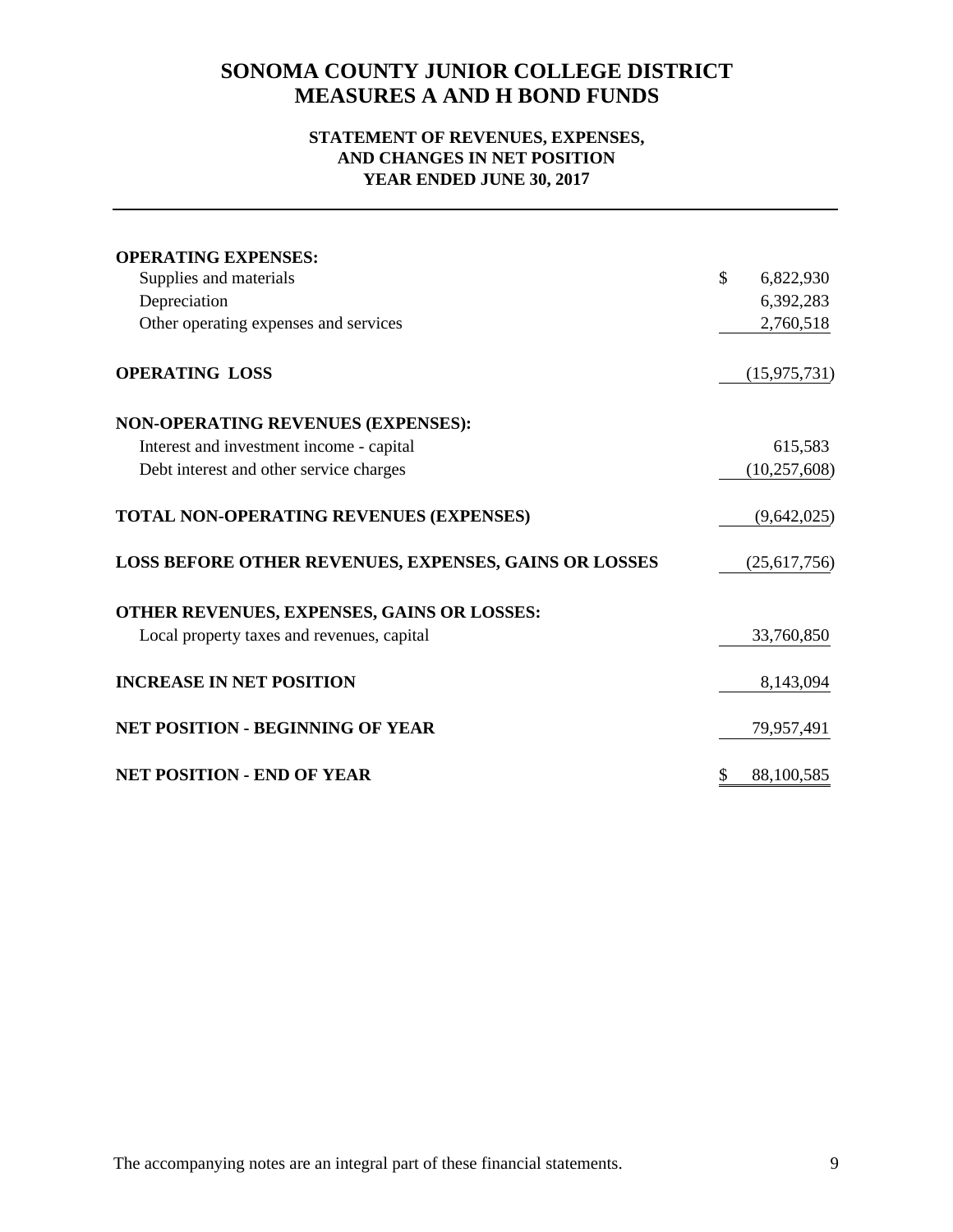### **STATEMENT OF CASH FLOWS YEAR ENDED JUNE 30, 2017**

| <b>CASH FLOWS FROM OPERATING ACTIVITIES:</b>                                |    |                |
|-----------------------------------------------------------------------------|----|----------------|
| Payments to suppliers                                                       | \$ | (6,392,984)    |
| Other operating expenses and services                                       |    | (3,288,500)    |
| Net cash used by operating activities                                       |    | (9,681,484)    |
| <b>CASH FLOWS FROM CAPITAL AND RELATED FINANCING ACTIVITIES:</b>            |    |                |
| Proceeds from capital/refunding bonds                                       |    | 145,795,000    |
| Premiums received on capital/refunding bonds                                |    | 13,907,671     |
| Bond issuance costs paid                                                    |    | (936, 305)     |
| Purchases of capital assets                                                 |    | (9,034,312)    |
| Principal paid on capital debt                                              |    | (6,280,000)    |
| Payment to escrow account on refunded bonds                                 |    | (23,510,000)   |
| Interest paid on capital debt                                               |    | (8,671,181)    |
| Purchases of capital investments                                            |    | (16, 482)      |
| Proceeds from sale of capital investments                                   |    | 2,986,482      |
| Interest paid on capital investments                                        |    | 615,583        |
| Local property taxes and other receipts for capital purposes                |    | 33,760,850     |
| Net cash provided by capital and related financing activities               |    | 148,617,306    |
| NET INCREASE IN CASH AND EQUIVALENTS                                        |    | 138,935,822    |
| CASH AND EQUIVALENTS -- BEGINNING OF YEAR                                   |    | 27,444,595     |
| <b>CASH AND EQUIVALENTS -- END OF YEAR</b>                                  | \$ | 166,380,417    |
| Reconciliation to Balance Sheet:                                            |    |                |
| Restricted cash and cash equivalents - current                              | S  | 148,559,090    |
| Restricted cash and cash equivalents - noncurrent                           |    | 17,821,327     |
| Total cash and cash equivalents                                             | \$ | 166,380,417    |
| RECONCILIATION OF NET OPERATING LOSS TO NET CASH                            |    |                |
| <b>USED BY OPERATING ACTIVITIES:</b>                                        |    |                |
| Operating loss                                                              | \$ | (15, 975, 731) |
| Adjustments to reconcile net loss to net cash used by operating activities: |    |                |
| Depreciation                                                                |    | 6,392,283      |
| Changes in assets and liabilities:                                          |    |                |
| Accounts receivable                                                         |    | (1,197)        |
| Accounts payable                                                            |    | 431,143        |
| Due to/ from other District funds                                           |    | (527, 982)     |
| Net cash used by operating activities                                       | \$ | (9,681,484)    |
| NON-CASH CAPITAL AND RELATED FINANCING ACTIVITIES:                          |    |                |
| Amortization of deferred amount on refunding                                | \$ | 974,798        |
| Amortization of premium on long-term debt                                   |    | (3,152,155)    |
| Net non-cash capital and related financing activities                       | \$ | (2,177,357)    |
|                                                                             |    |                |

The accompanying notes are an integral part of these financial statements. 10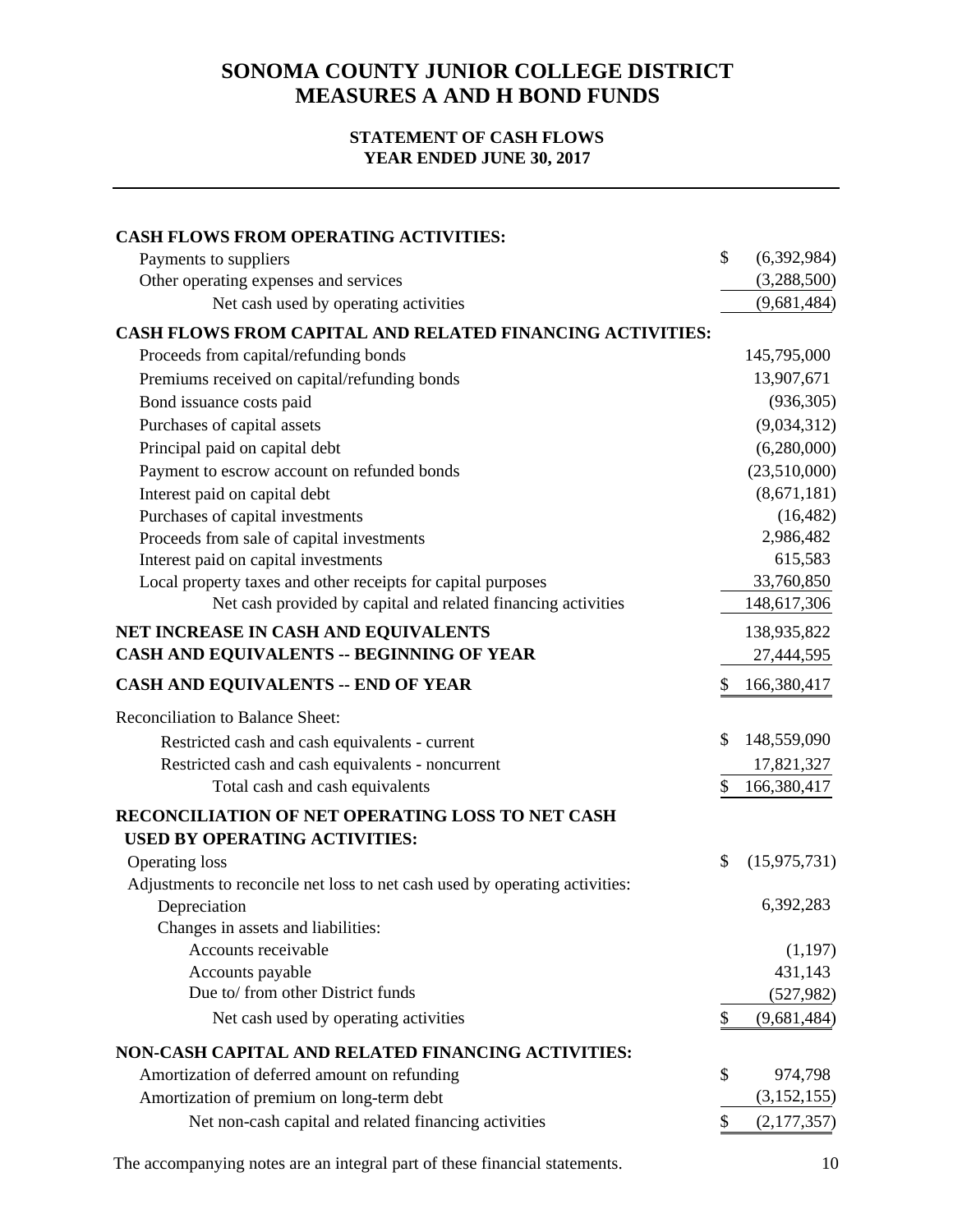### **NOTES TO FINANCIAL STATEMENTS JUNE 30, 2017**

### **1. ORGANIZATION AND NATURE OF ACTIVITIES**

 numerous other locations throughout the District. These financial statements present only the Measure A and H General Obligation Bond Funds (the Measures). These financial statements do The Sonoma County Junior College District (the District) was established in 1918 with the founding of Santa Rosa Junior College. The District operates a campus in the City of Santa Rosa, a campus in the City of Petaluma, a criminal justice training center in the Town of Windsor, and classes at not include financial data for the remainder of the District's funds and component unit, which accounting principles generally accepted in the United States of America require to be presented with the financial statements of the District.

The Measure A bond authorization (Measure A) is a facilities and equipment bond measure adopted by the District's Board of Trustees and passed by voters in March 2002. Measure A authorizes up to \$251,700,000 in bond issues. Through June 30, 2013, bonds totaling \$251,700,000 have been issued as follows:

- In February 2003, \$60,000,000 in Series A Bonds were issued. Subsequently, in September 2005, all the outstanding Series A Bonds were refunded with the issuance of the General Obligation Bonds, Refunding Bonds, resulting in an additional \$36,526,697 and defeasing the debt from the original Series A. The General Obligation Bond issue included \$4,000,000 of current interest bonds, with an interest rate of 3.00%, and \$32,526,697 of capital appreciation bonds with an interest rate of 12.00% with interest payments due each February and August commencing February 1, 2006. Maturing principal is paid each August in conjunction with interest payments beginning August 2006.
- In September 2005, the District issued General Obligation Bonds, Series B, in the amount of \$105,000,000, with an interest rate of 5.00%.
- \$69,710,000, with interest rates of 4.00% and 5.00%. • In September 2007, the District issued General Obligation Bonds, Series C, in the amount of
- In April 2008, the District issued General Obligation Bonds, Series D, in the amount of \$16,990,000, with interest rates of 4.00% and 5.00%. The bonds consist of serial bonds with interest payments due each February and August commencing August 1, 2008. Maturing principal is paid each August in conjunction with interest payments beginning August 2014.
- In May 2013, the District issued General Obligation Bonds, Refunding B/C, in the amount of \$133,215,000, with interest rates ranging from 2.00% - 5.00%. The bonds consist of current interest bonds with interest payments due each February and August commencing August 1, 2013. Maturing principal is paid each August in conjunction with interest payments beginning August 2013 and ending August, 2029. The refunding bonds were used to partially defease the Series B and Series C bonds.
- In December 2016, the District issued General Obligation Refunding Bonds, in the amount of \$20,795,000 with interest rates ranging from 3.00% - 5.00%. The debt was issued to defease the remaining outstanding principle amount of General Obligation Bonds, Series B, and accrued interest until the date of the defeasement.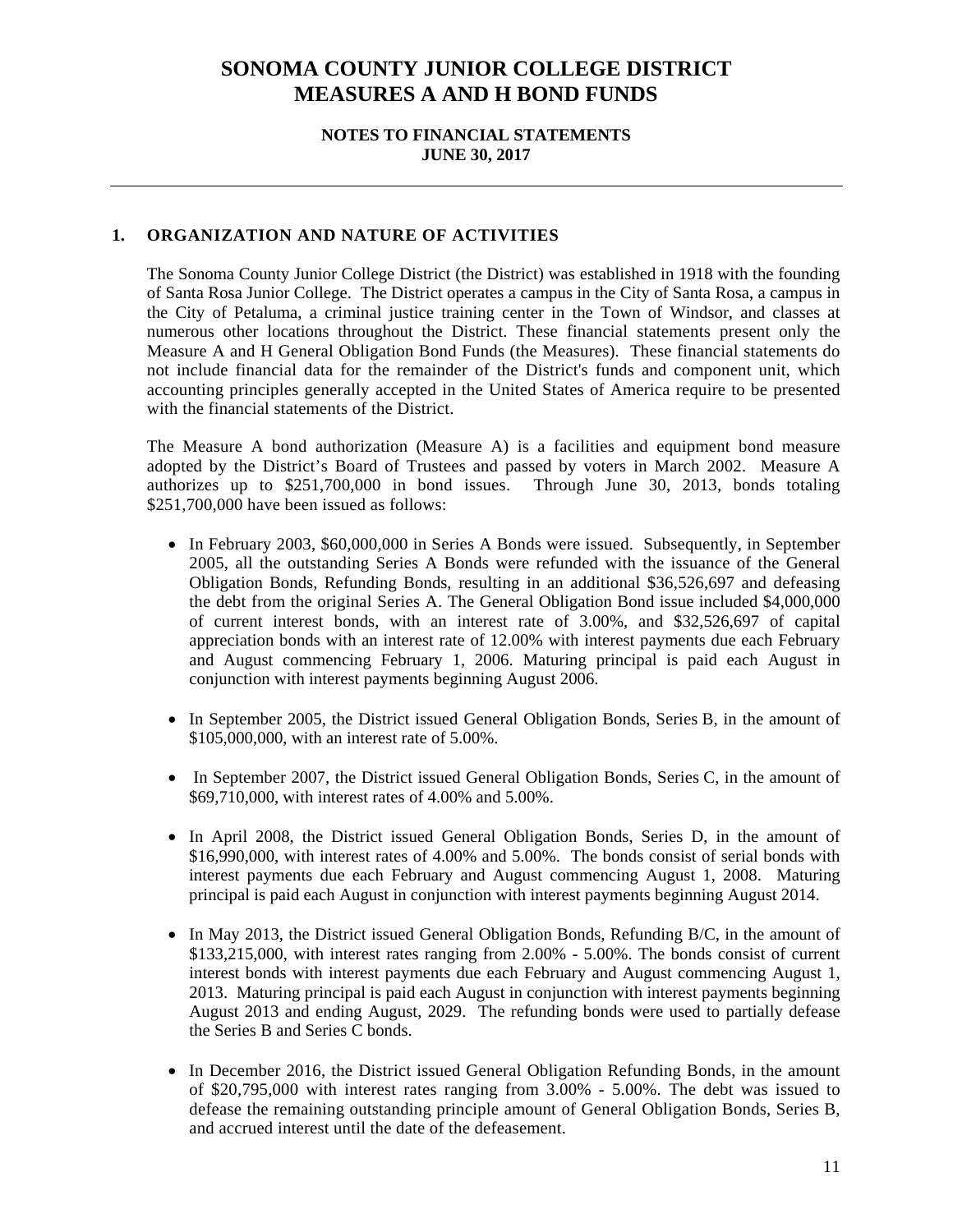### **NOTES TO FINANCIAL STATEMENTS JUNE 30, 2017**

The Measure H bond authorization (Measure H) is a facilities improvement and equipment bond measure adopted by the District's Board of Trustees and passed by voters in November 2014. Measure H authorizes up to \$410,000,000 in bond issues. Through June 30, 2017, bonds totaling \$125,000,000 have been issued as follows:

• In December 2016, the District issued General Obligation Bonds, Series A, in the amount of \$125,000,000, with an interest rate of 3.00% - 5.00%.

 The Sonoma County Board of Supervisors is empowered and obligated to levy property taxes, without limitation as to rate or amount (except for certain property which is taxable at limited rates), for payment of principal and interest on the bonds. The District has established a separate capital project fund to account for the activities of the Measures.

## **2. SUMMARY OF SIGNIFICANT ACCOUNTING POLICIES**

**Basis of presentation** – The accompanying financial statements have been prepared in conformity with generally accepted accounting principles as prescribed by the Governmental Accounting Standards Board (GASB) and *Audits of State and Local Governmental Units*, issued by the American Institute of Certified Public Accountants (AICPA).

**Basis of accounting** – For financial reporting purposes, the District is considered a special-purpose government engaged only in business-type activities. Accordingly, the Measures financial statements have been presented using economic resources measurement focus and accrual basis of accounting. Under the accrual basis, revenues are recognized when earned, and expenses are recognized when an obligation has been incurred.

The budgetary and financial accounts of the District are recorded and maintained in accordance with the Chancellor's Office of the California Community Colleges' Budget and Accounting Manual, which is consistent with generally accepted accounting principles in the United States of America.

year. A hearing must be conducted for public comments prior to adoption. **Budgets and budgetary accounting** – By state law, the District's governing board must approve a tentative budget no later than July 1st and adopt a final budget no later than September 15th of each

The budget is revised during the year to incorporate categorical funds which are awarded during the year and miscellaneous changes to the spending plans. Revisions to the budget are approved by the District's governing board.

**Estimates used in financial reporting** – In preparing financial statements in conformity with accounting principles generally accepted in the United States of America, management is required to make estimates and assumptions that affect the reported amounts of assets and liabilities and the disclosure of contingent assets and liabilities at the date of the financial statements and revenues and expenses during the reporting period. Actual results could differ from those estimates.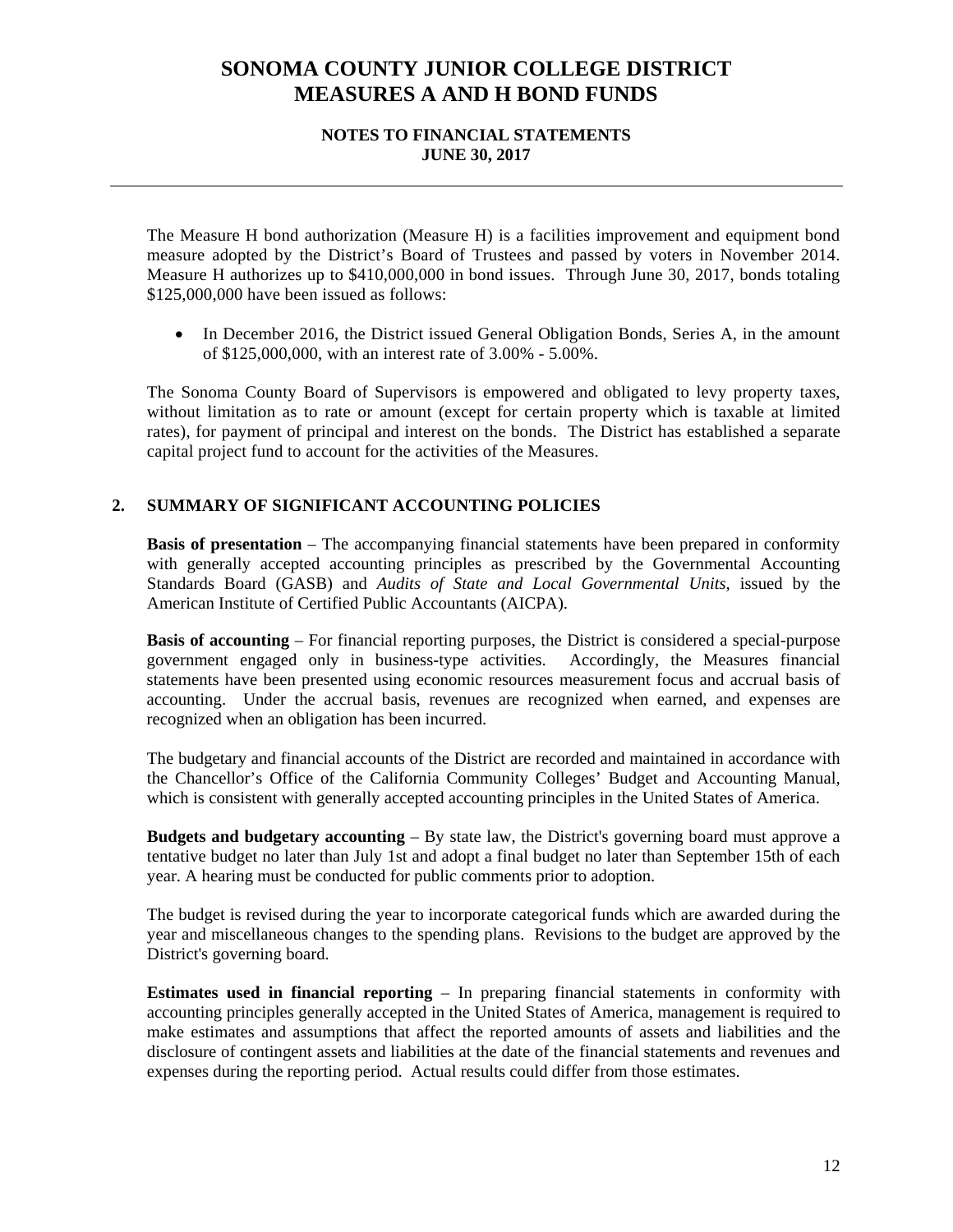### **NOTES TO FINANCIAL STATEMENTS JUNE 30, 2017**

**Cash and cash equivalents** – For purposes of the statement of cash flows, the District considers all highly liquid investments with a maturity of three months or less at the time of purchase to be cash equivalents. Funds invested in the county treasurer's investment pool are considered cash equivalents.

**Restricted cash, cash equivalents, and investments** – Cash, cash equivalents, and investments that are externally restricted per contractual obligations are classified as current or non-current assets in the balance sheet based on anticipated use.

**Investments** – Investments are reported at fair value on the balance sheet based on open market quotes for debt and equity securities. Unrealized gains and losses are recorded on the statement of revenues, expenses, and changes in net position.

**Capital assets** – Capital assets are those assets purchased or acquired with an original cost of \$20,000 for Buildings and Improvement of Sites, and \$5,000 for all other capital assets. These assets are reported at historical cost or estimated historical cost. Additions, improvements, and other capital outlays that significantly extend the useful life of an asset are capitalized. Other costs incurred for repairs and maintenance are expensed as incurred. Depreciation on all assets is provided on a straight-line basis over the following estimated useful lives:

| <b>Asset Class</b>                     | <b>Years</b> |
|----------------------------------------|--------------|
| <b>Improvement of Sites</b>            | 20           |
| <b>Buildings</b>                       | 50           |
| Vehicles                               |              |
| <b>Restricted Programs - Machinery</b> | $5 - 15$     |
| Machinery and Equipment                | $5 - 15$     |

Interest incurred during the construction phase of capital assets is included as part of the capitalizable value of the assets constructed. The amount of interest capitalized depends on the specific circumstances. Interest costs of \$167,065 were capitalized for the year ended June 30, 2017.

**Non-current liabilities** – Non-current liabilities include estimated amounts for bond repayments that will not be paid within the next fiscal year**.** 

**Deferred Outflow/Deferred Inflow –** In addition to assets, the balance sheet will sometimes report a separate section called *deferred outflows of resources*. A deferred outflow of resources represents a consumption of net position that applies to a future period(s) and will not be recognized as an outflow of resources (expense) until then. The Measures have one item, deferred charge on refunding, which qualifies for reporting in this category in the balance sheet. A deferred charge on refunding results from the difference in the carrying value of refunded debt and its reacquisition price. The amount is deferred and amortized over the shorter of the life of the refunded debt or refunding bond.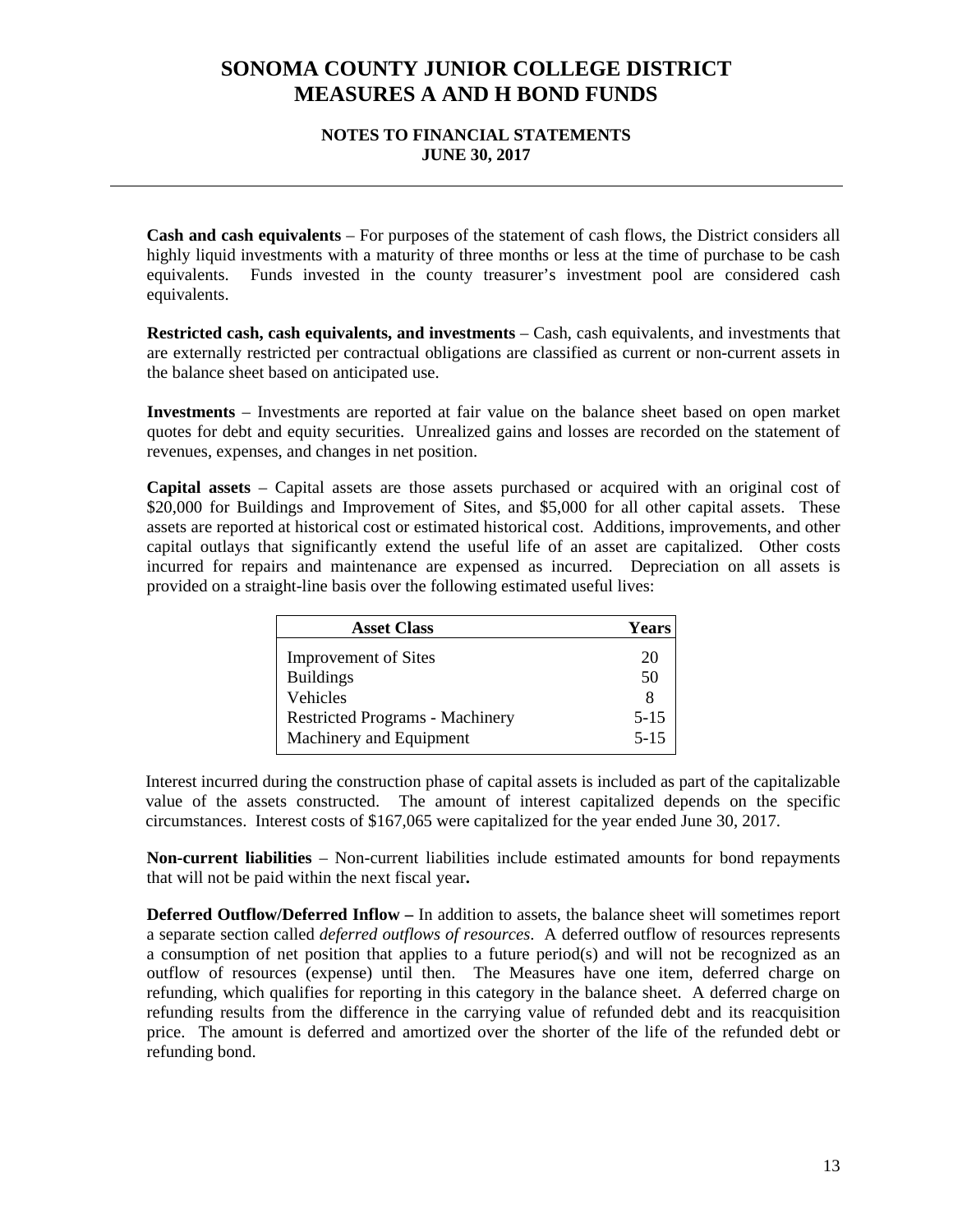#### **NOTES TO FINANCIAL STATEMENTS JUNE 30, 2017**

In addition to liabilities, the balance sheet will sometimes report a separate section called *deferred inflows of resources*. A deferred inflow of resources represents an acquisition of net position that applies to a future period(s) and will not be recognized as an inflow of resources (revenue) until that time. The Measures do not have items that qualify for reporting in this category.

**Net position** – The Measures' net position is classified as follows:

*Restricted for Measure A and H Bonds* includes resources the District is legally or contractually obligated to spend in accordance with restrictions imposed by external third parties.

**Property taxes** – Secured property taxes attach as an enforceable lien on property as of January 1, and are payable in two installments on November 1 and February 1. Unsecured property taxes are payable in one installment on or before August 31. The County of Sonoma bills and collects the taxes for the District. Tax revenues are recognized by the District when received.

### **3. RESTRICTED CASH, CASH EQUIVALENTS, AND INVESTMENTS**

The Measures' cash, cash equivalents, and investments as of June 30, 2017 are classified in the accompanying financial statements as follows:

| <b>Balance Sheet:</b>                             |               |
|---------------------------------------------------|---------------|
| Restricted cash and cash equivalents – current    | \$148,559,090 |
| Restricted cash and cash equivalents - noncurrent | 17,821,327    |
|                                                   |               |
| Total cash, cash equivalents, and investments     | \$166,380,417 |

The Measures' cash, cash equivalents, and investments as of June 30, 2017 consist of the following:

| Cash and cash equivalents in Sonoma County Treasury | \$166,376,850 |
|-----------------------------------------------------|---------------|
| Cash and cash equivalents in banks                  | 3,567         |
| Total cash, cash equivalents, and investments       | \$166,380,417 |

#### **Cash in County Treasury**

In accordance with Education Code Section 41001, the District maintains substantially all of the Measures' cash in the Sonoma County Treasury (the Treasury). The Treasury pools these funds with those of other districts in the county and invests the cash. The share of each fund in the pooled cash account is separately accounted for and interest earned is apportioned quarterly to funds that are legally required to receive interest based on the relationship of a fund's daily balance to the total of pooled cash and investments.

Participants' equity in the investment pool is determined by the dollar amount of the participant deposits, adjusted for withdrawals and distributed income. This method differs from the fair value method used to value investments in these financial statements in that unrealized gains or losses are not distributed to pool participants.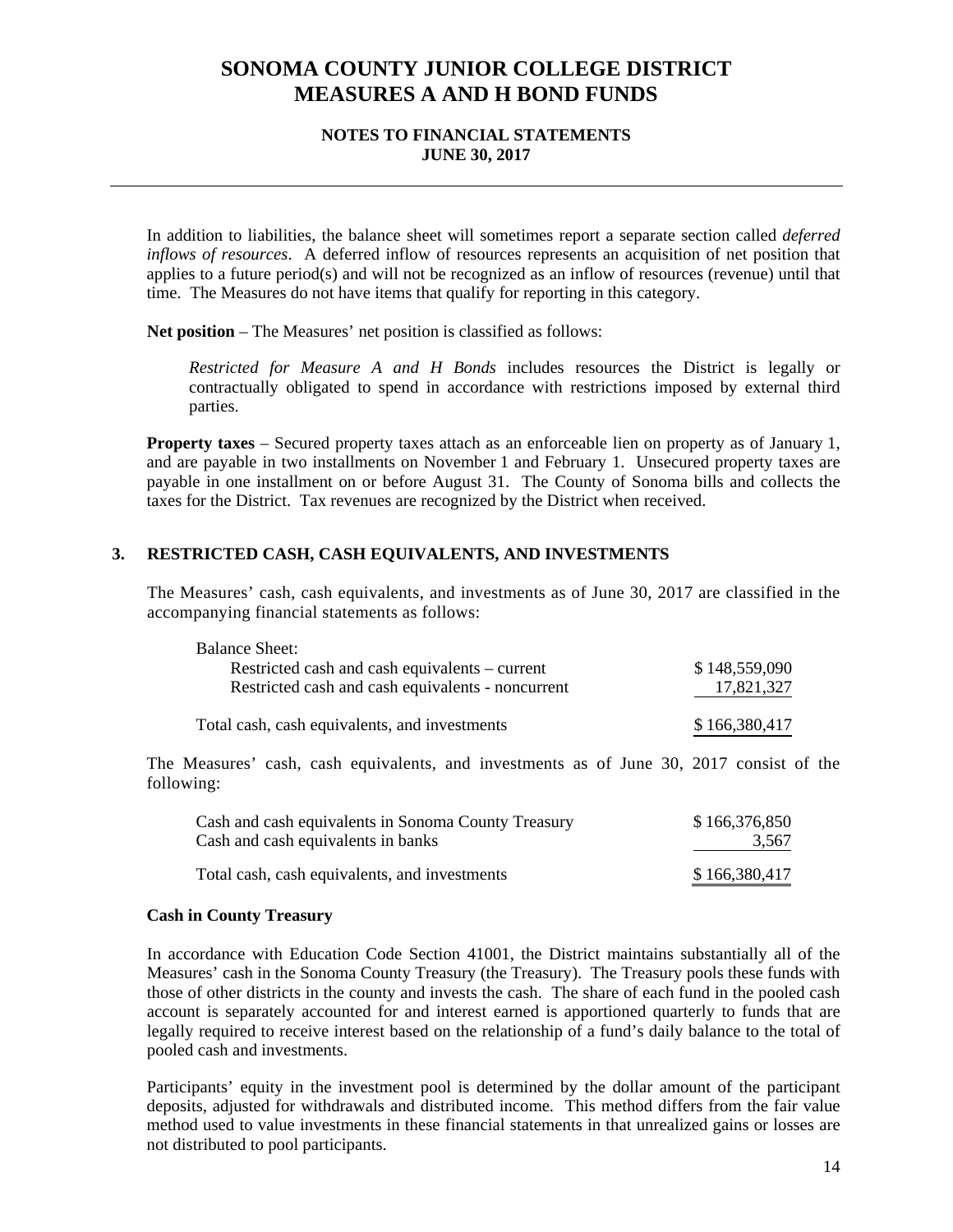### **NOTES TO FINANCIAL STATEMENTS JUNE 30, 2017**

The Treasury is authorized to deposit cash and invest excess funds by California Government Code Section 53648 et seq. and is restricted by Government Code Section 53635, pursuant to Section 53601. The funds maintained by the Treasury are either secured by federal depository insurance or are collateralized.

### **Investments Authorized by the District's Investment Policy**

The table below identifies the investment types authorized for the Measures by the California Government Code Section 53601. This table also identifies certain provisions of the California Government Code that address interest rate risk, credit risk, and concentration of credit risk.

| <b>Authorized Investment Type</b>          | <b>Maximum</b><br><b>Maturity</b> | <b>Maximum</b><br>Percentage<br>of Portfolio | <b>Maximum</b><br><b>Investment</b> in<br><b>One Issuer</b> |
|--------------------------------------------|-----------------------------------|----------------------------------------------|-------------------------------------------------------------|
| Local Agency Bonds or Notes                | 5 years                           | None                                         | None                                                        |
| U.S. Treasury Obligations                  | 5 years                           | None                                         | None                                                        |
| State Obligations – CA and Others          | 5 years                           | None                                         | None                                                        |
| CA Local Agency Obligations                | 5 years                           | None                                         | None                                                        |
| U.S. Agency Obligations                    | 5 years                           | None                                         | None                                                        |
| Bankers' Acceptance                        | 180 days                          | 40%                                          | None                                                        |
| Commercial Paper (pooled and non-pooled)   | 270 days                          | 25% or 40%                                   | None                                                        |
| <b>Negotiable Certificates of Deposits</b> | 5 years                           | 30%                                          | None                                                        |
| Non-negotiable Certificates of Deposits    | 5 years                           | None                                         | None                                                        |
| <b>Deposit Placement Services</b>          | 5 years                           | 30%                                          | None                                                        |
| <b>CD Placement Services</b>               | 5 years                           | 30%                                          | None                                                        |
| <b>Repurchase Agreements</b>               | 1 year                            | None                                         | None                                                        |
| <b>Reverse Repurchase Agreements</b>       | 92 days                           | 20%                                          | None                                                        |
| <b>Medium-Term Notes</b>                   | 5 years                           | 30%                                          | None                                                        |
| Mutual Funds & Money Market Mutual Funds   | N/A                               | 20%                                          | 10%                                                         |
| <b>Collateralized Bank Deposits</b>        | 5 years                           | None                                         | None                                                        |
| Mortgage Pass-through Securities           | 5 years                           | 20%                                          | None                                                        |
| <b>County Pooled Investment Funds</b>      | N/A                               | None                                         | None                                                        |
| Joint Powers Authority Pool                | N/A                               | None                                         | None                                                        |
| Local Agency Investment Funds (LAIF)       | N/A                               | None                                         | None                                                        |
| Voluntary Investment Program Fund          | N/A                               | None                                         | None                                                        |
| <b>Supranational Obligations</b>           | 5 years                           | 30%                                          | None                                                        |

#### **Investments Authorized by Debt Agreements**

The Measures' cash, cash equivalents, and investments with fiscal agent in the amount of \$109,631,554 represents unspent proceeds of the 2014 General Obligation Bond, Series A and General Obligation Bond, Series D at June 30, 2017, which are restricted for specific purposes under terms of the bonds offering.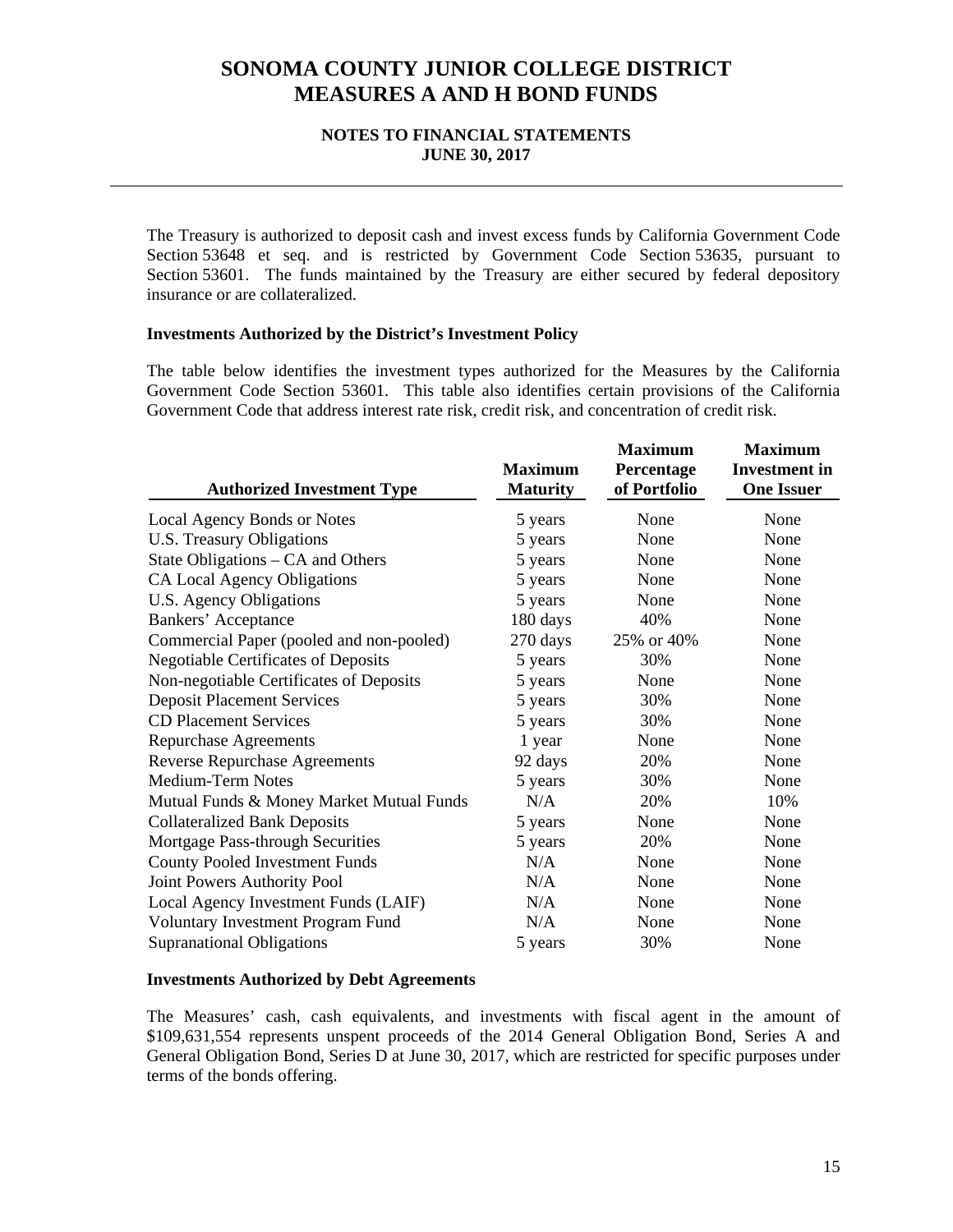### **NOTES TO FINANCIAL STATEMENTS JUNE 30, 2017**

Investments of debt proceeds held by bond trustee are governed by provisions of the debt agreements, rather than the general provisions of the California Government Code or the District's investment policy.

### **Interest Rate Risk**

Interest rate risk is the risk that changes in market interest rates will adversely affect the fair value of an investment. Generally, the longer the maturity of an investment, the greater the sensitivity of its fair values to changes in market interest rates. As of June 30, 2017, the weighted average maturity of the investments contained in the District's Treasury's investment pool is approximately 569 days.

### **Credit Risk**

Generally, credit risk is the risk that an issuer of an investment will not fulfill its obligation to the holder of the investment. This is measured by the assignment of a rating by a nationally recognized statistical rating organization. The County Treasury investment pool does not have a rating provided by a nationally recognized statistical rating organization.

### **Concentration of Credit Risk**

The investment policy contains no limitations on the amount that can be invested in any one issuer. The District had no investments that represented 5% or more of the total investments balance as of June 30, 2017.

#### **Fair Value Measurement**

GASB 72 requires the District to use valuation techniques which are appropriate under the circumstances and are either a market approach, a cost approach or an income approach. Statement No. 72 establishes a hierarchy of inputs used to measure fair value consisting of three levels. Level 1 inputs are quoted prices in active markets for identical assets or liabilities. Level 2 inputs are inputs other than quoted prices included within level 1, which are observable for the asset or liability, either directly or indirectly. Level 3 inputs are unobservable inputs.

The County Treasury Pooled Investment Fund is subject to fair value measurement; however, it is not subject to the fair value hierarchy.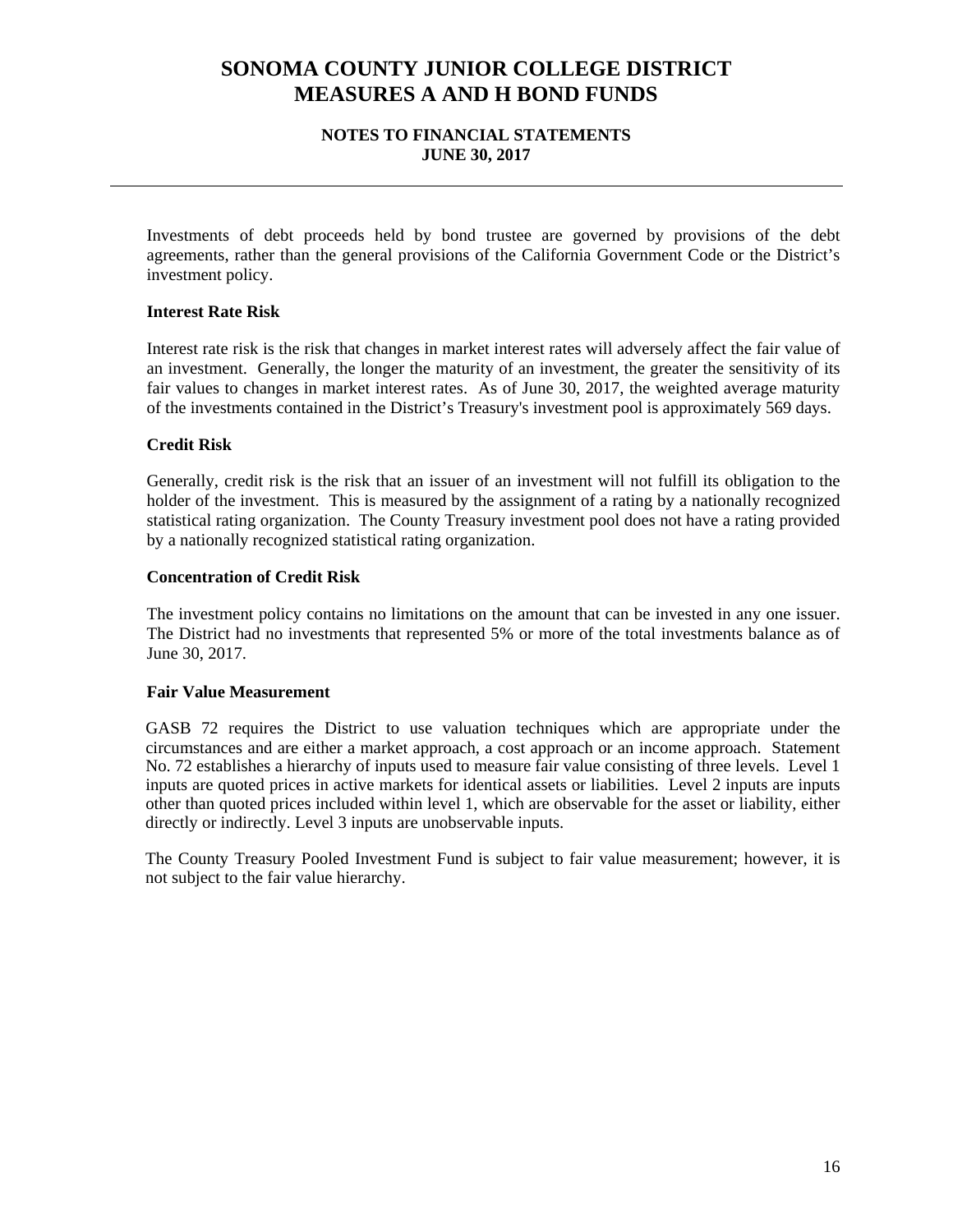### **NOTES TO FINANCIAL STATEMENTS JUNE 30, 2017**

### **4. CAPITAL ASSETS**

Capital asset activity for the year ended June 30, 2017 is as follows:

|                                               | <b>Balance</b>      |                  |                  | <b>Balance</b> |
|-----------------------------------------------|---------------------|------------------|------------------|----------------|
|                                               | <b>July 1, 2016</b> | <b>Additions</b> | <b>Disposals</b> | June 30, 2017  |
| Capital Assets, Not Depreciated:              |                     |                  |                  |                |
| Land                                          | \$<br>8,857,652     | 1,169,391<br>\$. |                  | 10,027,043     |
| <b>Construction in Progress</b>               |                     | 1,951,176        |                  | 1,951,176      |
| <b>Total Capital Assets, Not Depreciated</b>  | 8,857,652           | 3,120,567        |                  | 11,978,219     |
| Capital Assets, Depreciated:                  |                     |                  |                  |                |
| <b>Buildings</b>                              | 256, 187, 053       | 5,323,033        |                  | 261,540,086    |
| <b>Improvement of Sites</b>                   | 3,469,134           | 338,536          |                  | 3,807,670      |
| Machinery and Equipment                       | 6,412,663           | 252,176          |                  | 6,664,839      |
| <b>Total Capital Assets, Depreciated</b>      | 266,068,850         | 5,913,745        |                  | 271,982,595    |
| Less Accumulated Depreciation for:            |                     |                  |                  |                |
| <b>Buildings</b>                              | (42,020,458)        | (5,972,186)      |                  | (47,992,644)   |
| <b>Improvement of Sites</b>                   | (834,210)           | (174, 867)       |                  | (1,009,077)    |
| Machinery and Equipment                       | (3,392,305)         | (245.230)        |                  | (3,637,535)    |
| <b>Total Accumulated Depreciation</b>         | (46, 246, 973)      | (6,392,283)      |                  | (52, 639, 256) |
| <b>Total Capital Assets, Depreciated, Net</b> | 219,821,877         | (478, 538)       |                  | 219,343,339    |
| Capital Assets, Net                           | \$228,679,529       | 2,642,029<br>\$. |                  | \$231,321,558  |

### **5. LONG-TERM DEBT**

General Obligation Refunding Bonds

In December 2016, the District issued General Obligation Refunding Bonds, in the amount of \$20,795,000, with interest rates ranging from 3.00% - 5.00%. The debt was issued to provide resources to defease the remaining outstanding principal amount of General Obligation Bonds, Series B, and interest accrued until the date of defeasement. The net carrying amount of the old debt, made up of outstanding principal and unamortized premium, exceeded the reacquisition price by \$930,629, resulting in a deferred amount on refunding. This deferred amount on refunding is included in the net deferred outflows of resources in the balance sheet, and will be amortized over the remaining life of the new debt, which is equal to the life of the refunded debt. This current refunding was undertaken to reduce total debt service payments over the next 11 years by \$5,634,781 and resulted in an economic gain of \$4,469,511.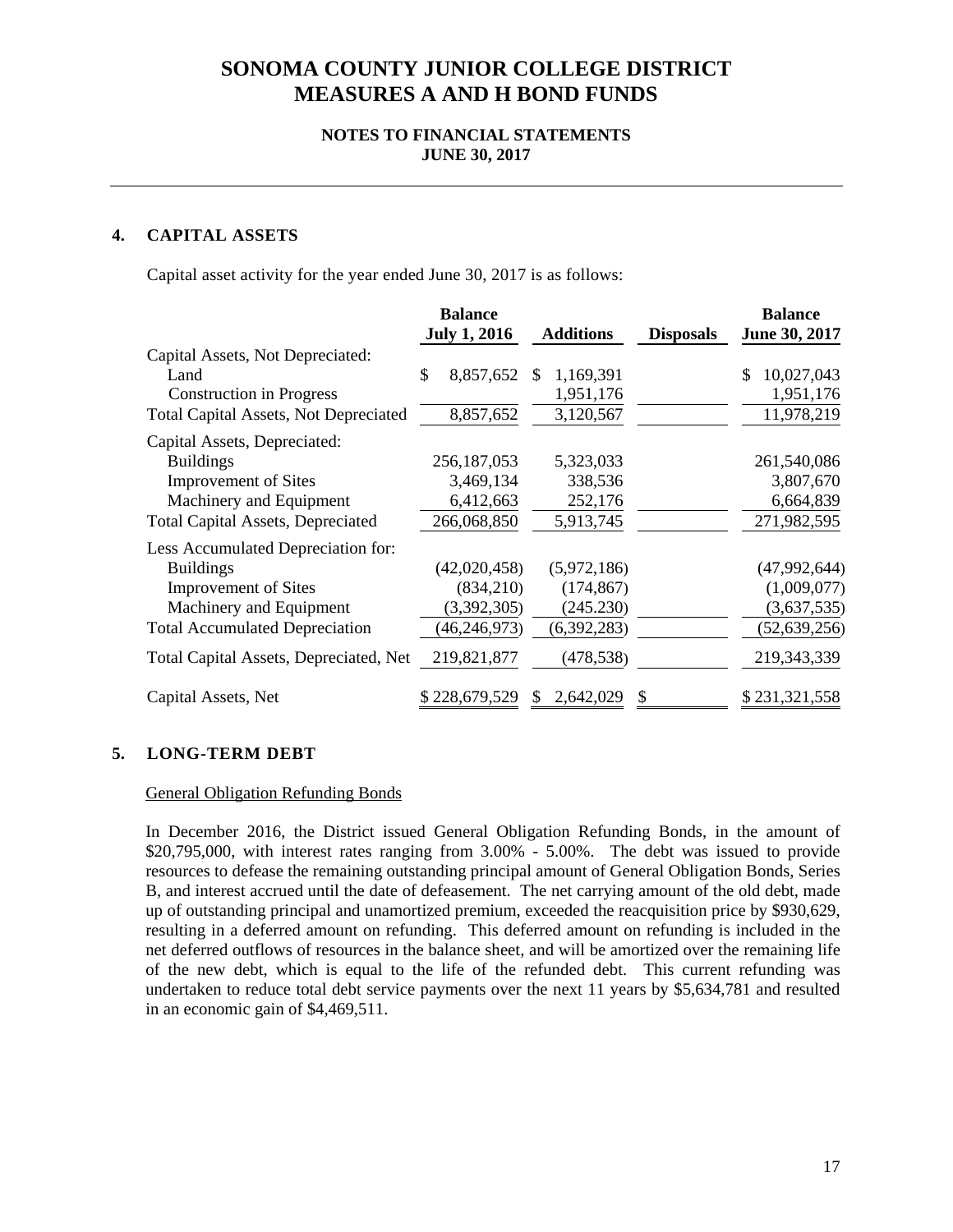#### **NOTES TO FINANCIAL STATEMENTS JUNE 30, 2017**

The 2016 General Obligation Refunding Bonds mature as follows:

| <b>Year Ending</b><br><b>June 30,</b> | <b>Principal</b> | <b>Interest</b> |    | <b>Total</b> |
|---------------------------------------|------------------|-----------------|----|--------------|
| 2018                                  | \$<br>555,000    | \$<br>945,013   | -S | 1,500,013    |
| 2019                                  |                  | 936,688         |    | 936,688      |
| 2020                                  |                  | 936,687         |    | 936,687      |
| 2021                                  |                  | 936,688         |    | 936,688      |
| 2022                                  |                  | 936,687         |    | 936,687      |
| 2023-2027                             | 9,280,000        | 4,039,738       |    | 13,319,738   |
| 2028-2030                             | 10,960,000       | 715,968         |    | 11,675,968   |
| Subtotal                              | 20,795,000       | 9,447,469       |    | 30,242,469   |
| <b>Plus:</b> Unamortized Premium      | 3,192,587        |                 |    | 3,192,587    |
| Totals                                | \$<br>23,987,587 | \$<br>9,447,469 |    | 33,435,056   |

In May 2013, the District issued General Obligation Refunding Bonds, in the amount of \$133,215,000, with interest rates ranging from 2.00% - 5.00%. The debt was issued to provide resources to purchase U.S. Government State and Local Government securities that were placed in an irrevocable trust for the purpose of generating resources for future debt service payments of \$137,302,500 of General Obligation Bonds, Series B, and \$93,758,875 of General Obligation Bonds, Series C. As a result, the refunded bonds are considered to be partially defeased as a legal defeasance and a prorated portion of the liability has been removed from the balance sheet. The reacquisition price exceeded the net carrying amount of the old debt resulting in a deferred charge on refunding. The deferred charge on refunding at June 30, 2017 of \$13,174,469 is being amortized over the remaining life of the new debt.

The 2013 General Obligation Refunding Bonds mature as follows:

| <b>Year Ending</b><br><b>June 30,</b> | <b>Principal</b> | <b>Interest</b>  |    | <b>Total</b>  |
|---------------------------------------|------------------|------------------|----|---------------|
| 2018                                  | \$<br>280,000    | \$<br>6,070,850  | -S | 6,350,850     |
| 2019                                  | 7,455,000        | 5,929,600        |    | 13,384,600    |
| 2020                                  | 8,025,000        | 5,607,300        |    | 13,632,300    |
| 2021                                  | 8,845,000        | 5,255,150        |    | 14,100,150    |
| 2022                                  | 9,640,000        | 4,866,500        |    | 14,506,500    |
| 2023-2027                             | 52,710,000       | 16,707,500       |    | 69,417,500    |
| 2028-2030                             | 40,615,000       | 3,168,125        |    | 43,783,125    |
| Subtotal                              | 127,570,000      | 47,605,025       |    | 175, 175, 025 |
| Plus: Unamortized Premium             | 21,021,254       |                  |    | 21,021,254    |
| Totals                                | 148,591,254      | \$<br>47,605,025 |    | 196,196,279   |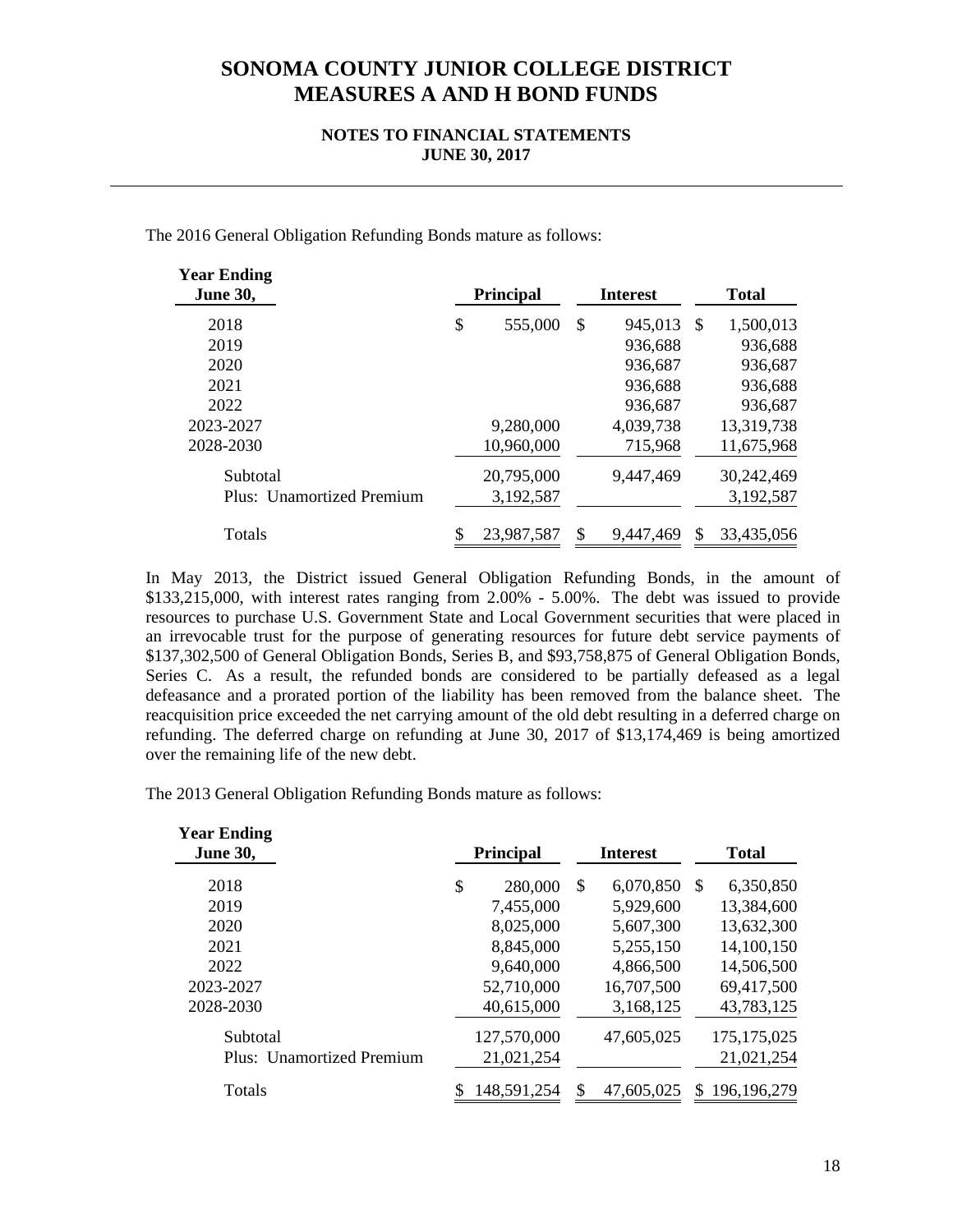### **NOTES TO FINANCIAL STATEMENTS JUNE 30, 2017**

### General Obligation Bonds

In September 2005, the District issued General Obligation Bonds, Series B, in the amount of \$105,000,000, with an interest rate of 5.00%. As described above, these bonds were partially refunded in May 2013, and the remaining outstanding balance was refunded in December 2016. As such, this liability has been removed from the balance sheet.

In September 2007, the District issued General Obligation Bonds, Series C, in the amount of \$69,710,000, with interest rates of 4.00% and 5.00%. As described above, these bonds were partially refunded in May 2013, and the refunded portion of the liability has been removed from the balance sheet.

The remaining General Obligation Bonds, Series C mature as follows:

|                                                               | <b>Principal</b>    |           | <b>Interest</b> | <b>Total</b>        |
|---------------------------------------------------------------|---------------------|-----------|-----------------|---------------------|
| Year Ending June 30, 2018<br><b>Plus: Unamortized Premium</b> | 3.615.000<br>28,851 | 72.300 \$ |                 | 3.687.300<br>28,851 |
| Totals                                                        | 3,643,851 \$        |           | 72,300 \$       | 3,716,131           |

with interest rates of  $4.00\%$  and  $5.00\%$ . In April 2008, the District issued General Obligation Bonds, Series D, in the amount of \$16,990,000,

The General Obligation Bonds, Series D mature as follows:

|                                                               | <b>Principal</b>     | <b>Interest</b> |      | <b>Total</b>         |
|---------------------------------------------------------------|----------------------|-----------------|------|----------------------|
| Year Ending June 30, 2018<br><b>Plus: Unamortized Premium</b> | 2,970,000<br>227,666 | 74.250 \$       |      | 3.044.250<br>227,666 |
| <b>Totals</b>                                                 | 3,197,666 \$         | 74.250          | - \$ | 3,271,916            |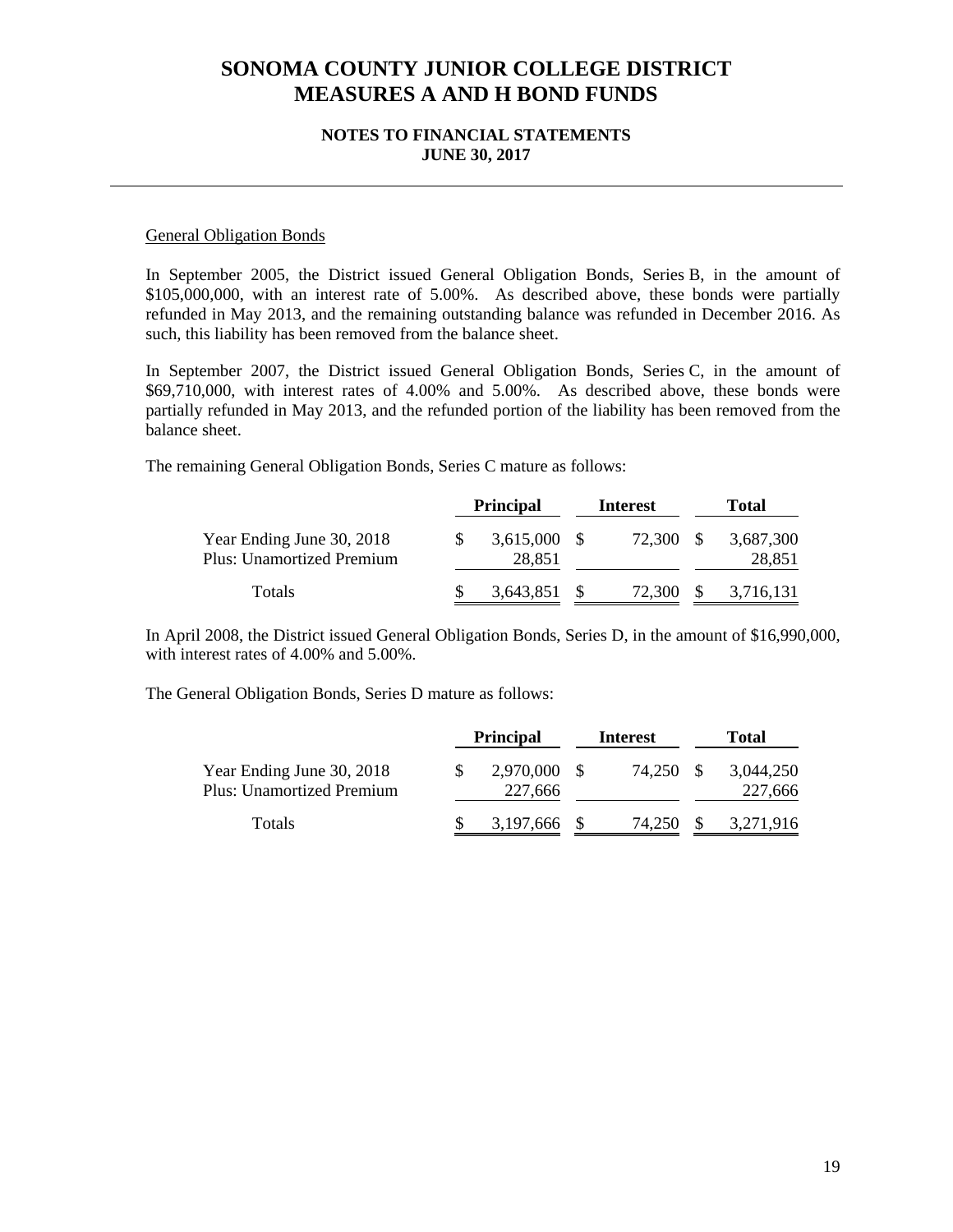#### **NOTES TO FINANCIAL STATEMENTS JUNE 30, 2017**

In December 2016, the District issued General Obligation Bonds, Series A, in the amount of \$125,000,000, with an interest rate of 3.00%, 4.00%, and 5.00%.

The General Obligation Bonds, Series A mature as follows:

| <b>Year Ending</b><br><b>June 30,</b> | <b>Principal</b> | <b>Interest</b>  |     | <b>Total</b>  |
|---------------------------------------|------------------|------------------|-----|---------------|
| 2018                                  | \$<br>19,560,000 | \$<br>4,781,300  | \$. | 24,341,300    |
| 2019                                  | 20,160,000       | 4,185,500        |     | 24, 345, 500  |
| 2020                                  | 19,190,000       | 3,499,300        |     | 22,689,300    |
| 2021                                  | 630,000          | 3,102,900        |     | 3,732,900     |
| 2022                                  | 770,000          | 3,074,900        |     | 3,844,900     |
| 2023-2027                             | 6,235,000        | 14,724,800       |     | 20,959,800    |
| 2028-2032                             | 11,500,000       | 12,701,000       |     | 24,201,000    |
| 2033-2037                             | 18,560,000       | 9,353,188        |     | 27,913,188    |
| 2038-2042                             | 28,395,000       | 3,767,887        |     | 32,162,887    |
| Subtotal                              | 125,000,000      | 59,190,775       |     | 184, 190, 775 |
| <b>Plus:</b> Unamortized Premium      | 10,311,282       |                  |     | 10,311,282    |
| Totals                                | 135, 311, 282    | \$<br>59,190,775 | \$. | 194,502,057   |

#### Changes In Long-Term Liabilities

Long-term liability activity for the year ended June 30, 2017, was as follows:

|                                                                                                                        | <b>Beginning</b><br><b>Balance</b> | <b>Additions</b> | <b>Deductions</b> | Ending<br><b>Balance</b>                                            | Due Within<br><b>One Year</b> |
|------------------------------------------------------------------------------------------------------------------------|------------------------------------|------------------|-------------------|---------------------------------------------------------------------|-------------------------------|
| General Obligation Bonds \$163,945,000 \$145,795,000 \$29,790,000 \$279,950,000 \$26,980,000<br>Bond issuance premiums | 24,026,104                         | 13,907,671       | 3,152,155         | 34,781,620                                                          |                               |
| Total                                                                                                                  |                                    |                  |                   | \$187,971,104 \$159,702,671 \$32,942,155 \$314,731,620 \$26,980,000 |                               |

#### **6. SELF INSURANCE AND JOINT VENTURES (Joint Powers Agreements)**

The District is exposed to various risks of loss related to torts; theft of, damage to, and destruction of assets; errors and omissions; injuries to employees and students; natural disasters; and providing dental benefits to employees. The District is partially self-insured for its general liability and property coverage, and is 100% self-insured for dental benefit coverage. The District has chosen to establish a risk financing internal service fund where assets are set aside for claim settlements associated with the above risks of loss up to certain limits.

The District participates in three joint ventures under joint powers agreements (JPAs), the Statewide Association of Community Colleges (SWACC), Schools Association for Excess Risk (SAFER), and the Protected Insurance Program for Schools (PIPS). The relationship between the District and each JPA is such that no JPA is a component unit of the District for financial reporting purposes.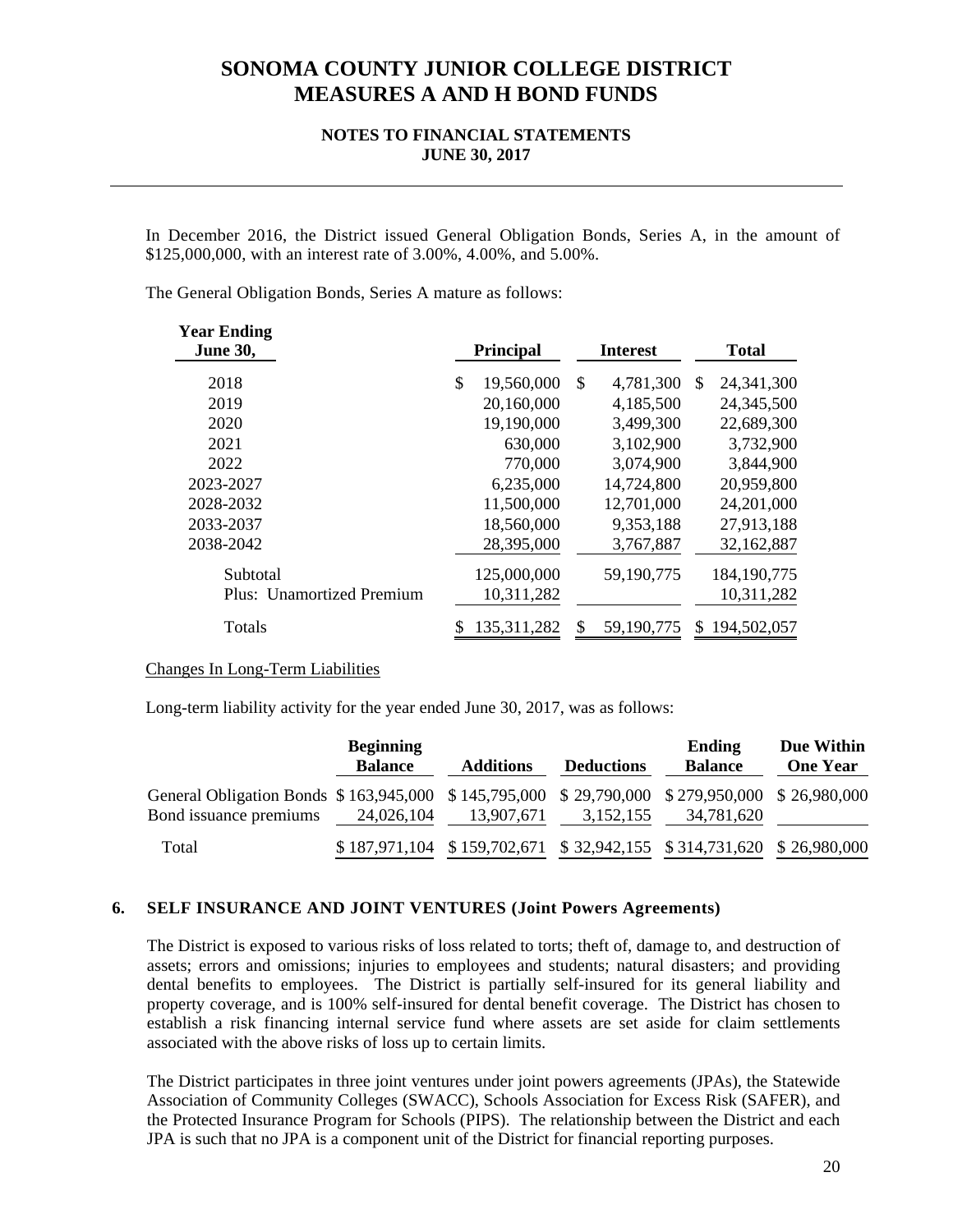### **NOTES TO FINANCIAL STATEMENTS JUNE 30, 2017**

Each JPA is governed by a board consisting of a representative from each member organization. The boards control the operations of the JPAs, including selection of management and approval of operating budgets independent of any influence by the members beyond their representation on the governing boards. SWACC provides property and liability insurance for its members. PIPS arranges for and provides workers' compensation insurance for its members. SAFER provides services for the establishment, operation, and maintenance of a self-funded excess property and liability fund for California schools and community college districts. The members of each JPA pay premiums commensurate with the level of coverage requested, and they share surpluses and deficits proportionate to their participation in the JPAs.

The JPAs are independently accountable for their fiscal matters. The insurance groups maintain their own accounting records. Budgets are not subject to any approval other than that of the JPAs' governing boards. Complete separate financial statements for the JPA may be obtained from:

| <b>JPA</b>   | <b>Address</b>                                     |
|--------------|----------------------------------------------------|
| <b>SWACC</b> | 2355 Crenshaw Blvd., Suite 200, Torrance, CA 90501 |
| <b>PIPS</b>  | 2355 Crenshaw Blvd., Suite 200, Torrance, CA 90501 |
| <b>SAFER</b> | 2355 Crenshaw Blvd., Suite 200, Torrance, CA 90501 |

Self-insurance and other limits are as follows:

| <b>Type of</b><br>Coverage | Self-<br><b>Insurance</b> | <b>SWACC</b>               | <b>SAFER</b>                   | <b>PIPS</b>               |  |
|----------------------------|---------------------------|----------------------------|--------------------------------|---------------------------|--|
| General Liability          | Up to \$50,000            | $$50,000 -$<br>\$1,000,000 | $$1,000,000$ -<br>\$25,000,000 | N/A                       |  |
| Property                   | Up to \$10,000            | $$10,000 -$<br>\$250,000   | $$250,000 -$<br>\$244,750,000  | N/A                       |  |
| Workers'<br>Compensation   | N/A                       | N/A                        | N/A                            | To<br>Statutory<br>Limits |  |
| <b>Dental Benefits</b>     | 100% Self-<br>Insured     | N/A                        | N/A                            | N/A                       |  |

All property is insured at full replacement value. In the current year, there was a significant decrease in Property Insurance Limits for SAFER of ~\$5.25M. For the past four years, there have been no settlement amounts that have exceeded commercial or authority insurance coverage.

Annual premiums are charged by each JPA using various allocation methods that include actual costs, trends in claims experience, and number of participants.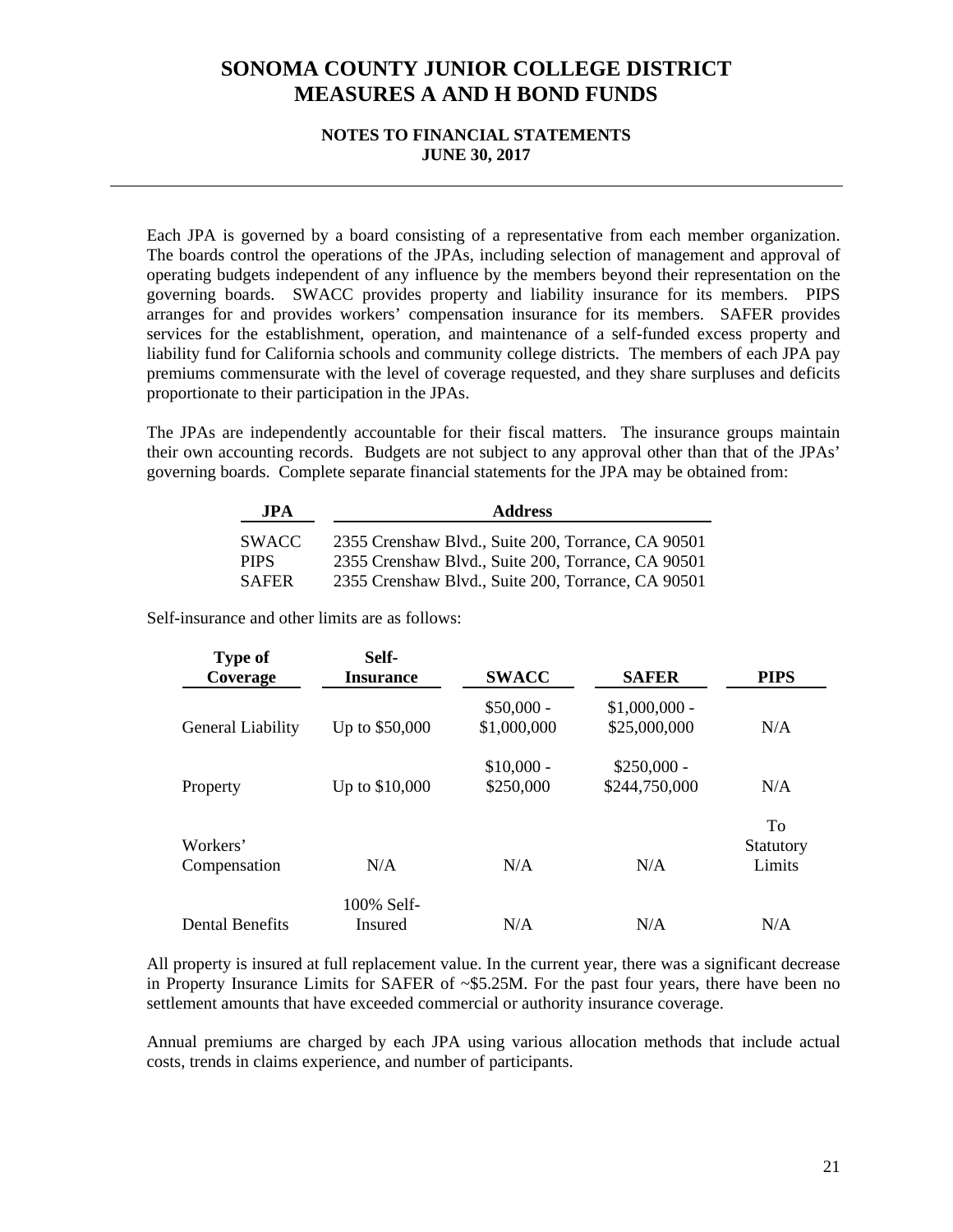### **NOTES TO FINANCIAL STATEMENTS JUNE 30, 2017**

Condensed financial information reported by each JPA for the years indicated are as follows (not covered by independent auditor's report):

|                                                 | <b>SWACC</b>                     | <b>SAFER</b>                   | <b>PIPS</b>                      |  |
|-------------------------------------------------|----------------------------------|--------------------------------|----------------------------------|--|
|                                                 | <b>Property</b> /                | <b>Property</b> /              | Workers'                         |  |
|                                                 | <b>Liability</b>                 | <b>Liability</b>               | Compensation                     |  |
|                                                 | June 30, 2016                    | June 30, 2016                  | June 30, 2016                    |  |
| <b>Total Assets</b>                             | 53,650,572                       | 23,297,652                     | 117,633,714                      |  |
|                                                 | \$                               | S                              | \$                               |  |
| <b>Total Liabilities</b><br><b>Net Position</b> | \$<br>25, 243, 178<br>28,407,394 | 21,155,886<br>\$<br>2,141,766  | 104,282,740<br>\$.<br>13,350,974 |  |
| <b>Total Liabilities and Net Position</b>       | 53,650,572<br>\$                 | 23,297,652                     | 117,633,714<br>S                 |  |
| <b>Total Revenues</b><br><b>Total Expenses</b>  | \$<br>19,710,832<br>21,820,131   | \$<br>56,004,631<br>55,390,780 | 265,667,899<br>S.<br>262,755,057 |  |
| Net Increase (Decrease) in Net Position         | (2,109,299)                      | 613,851                        | 2,912,842                        |  |
|                                                 | \$                               | \$                             | \$                               |  |

## **7. CONSTRUCTION COMMITMENTS**

The District has construction commitments of approximately \$19,533,876 at June 30, 2017.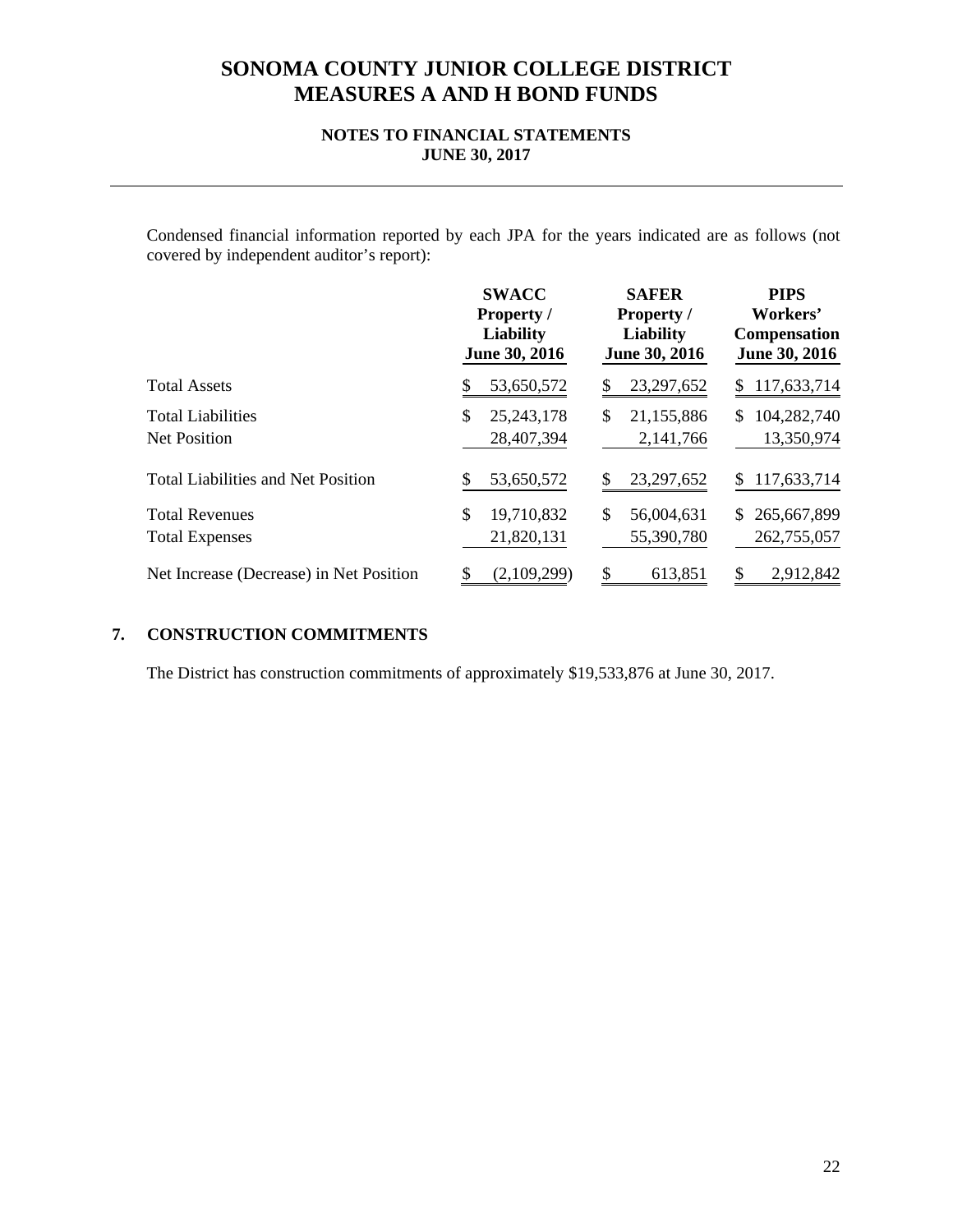

*Relax. We got this. Pelax. We got this. Relax. We got this. Perminant* 

23

## **REPORT ON INTERNAL CONTROL OVER FINANCIAL REPORTING AND ON COMPLIANCE AND OTHER MATTERS BASED ON AN AUDIT OF FINANCIAL STATEMENTS PERFORMED IN ACCORDANCE WITH** *GOVERNMENT AUDITING STANDARDS*

## **Independent Auditor's Report**

**Members of the Board of Trustees Sonoma County Junior College District Santa Rosa, California** 

We have audited, in accordance with the auditing standards generally accepted in the United States of America and the standards applicable to financial audits contained in *Government Auditing Standards*  issued by the Comptroller General of the United States, the financial statements of the Measures A and H Bond Funds (the Measures) of the Sonoma County Junior College District (the District), as of and for the year ended June 30, 2017, and the related notes to the financial statements, which collectively comprise the Measures' basic financial statements and have issued our report thereon dated November 20, 2017.

### **Internal Control Over Financial Reporting**

In planning and performing our audit of the financial statements, we considered the District's internal control over financial reporting (internal control) to determine the audit procedures that are appropriate in the circumstances for the purpose of expressing our opinion on the financial statements, but not for the purpose of expressing an opinion on the effectiveness of the District's internal control. Accordingly, we do not express an opinion on the effectiveness of the District's internal control.

A *deficiency in internal control* exists when the design or operation of a control does not allow management or employees, in the normal course of performing their assigned functions, to prevent, or detect and correct, misstatements on a timely basis. A *material weakness* is a deficiency, or a combination of deficiencies, in internal control, such that there is a reasonable possibility that a material misstatement of the entity's financial statements will not be prevented, or detected and corrected on a timely basis. A *significant deficiency* is a deficiency, or a combination of deficiencies, in internal control that is less severe than a material weakness, yet important enough to merit attention by those charged with governance.

Our consideration of internal control was for the limited purpose described in the first paragraph of this section and was not designed to identify all deficiencies in internal control that might be material weaknesses or significant deficiencies. Given these limitations, during our audit we did not identify any deficiencies in internal control that we consider to be material weaknesses. However, material weaknesses may exist that have not been identified.

2880 GATEWAY OAKS DRIVE, SUITE 100, SACRAMENTO, CA 95833 · 101 PARKSHORE DRIVE, SUITE 100, FOLSOM, CA 95630